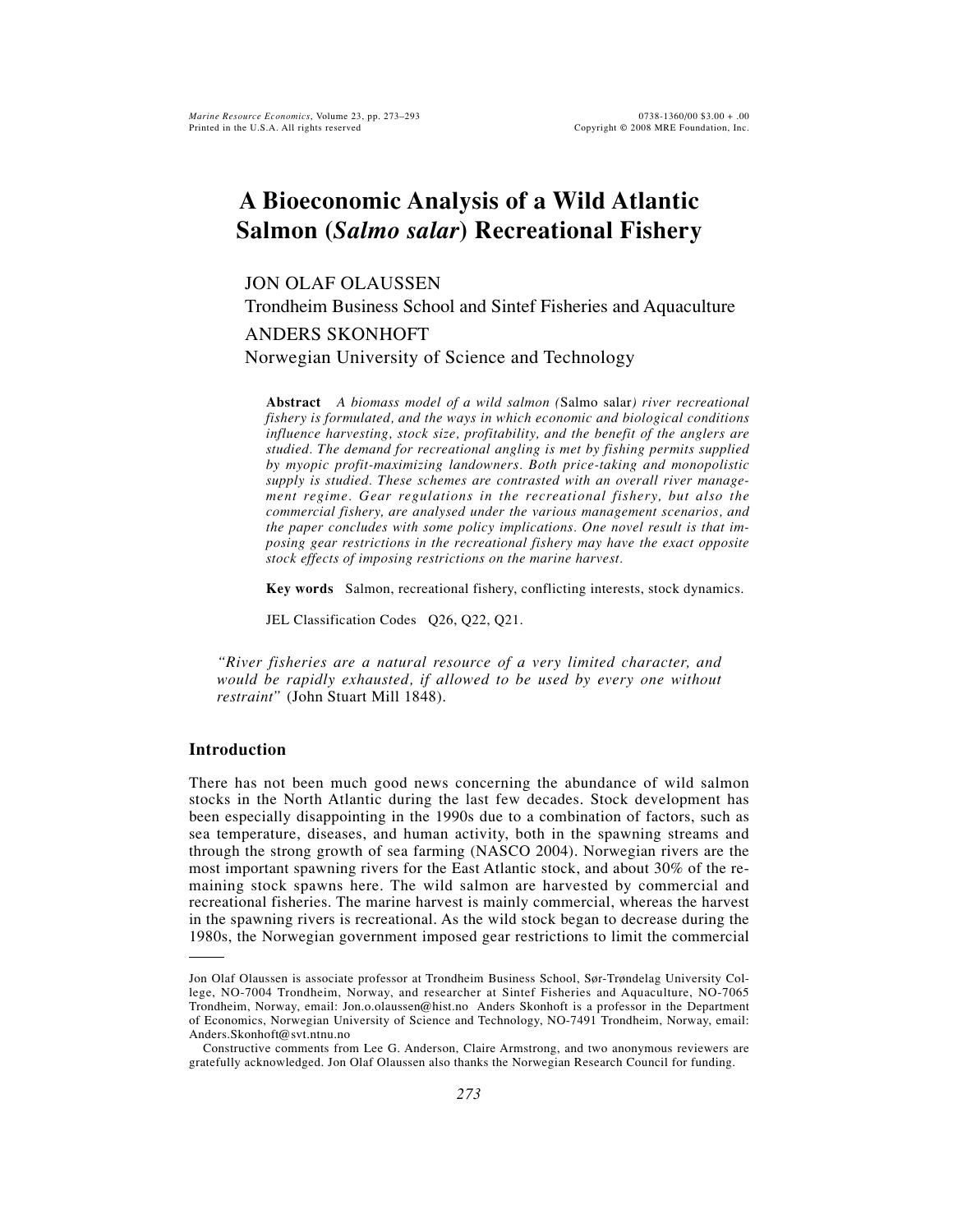harvest. Drift net fishing was banned in 1989, and the fishing season of bend nets was restricted. At the same time, the fishing season in the spawning rivers was limited. However, despite all of these measures to rebuild the stock, the abundance of salmon seems to be only half the level experienced in the 1960s and 1970s. The same sad picture is observed other places (NASCO 2004).

After drift net fishing was banned, catches by commercial fishermen and recreational anglers have been approximately equal (NOU 1999). In this article, however, we focus on the recreational fishery, as it is more important from an economic perspective. The value of the marine harvest is more or less directly related to the meat value, whereas recreational fishermen typically pay for the right to fish, and the high willingness to pay implies that the payment per kilo of fish caught is several times the meat value (NOU 1999). Altogether, there remain about 500 streams with spawning Atlantic salmon in Norway, and sport fishing is an important recreational activity. In addition, the indirect economic effects from the river fishery are of great importance to many local communities (Fiske and Aas 2001).

The aim of this article is to analyse how biological and economic factors affect harvest, stock growth, the economic benefit, and the distribution of economic benefits among anglers and landowners in a representative Norwegian salmon river. A bioeconomic biomass model is formulated where the demand for fishing is given in number of days, whereas the *quality* of the river, approximated by average catch per fishing day, shifts demand up. On the supply side, there are a fixed number of landowners, treated as a single agent, managing the fishery under the assumption of profit maximization. Two different management regimes are studied; price-taking and monopolistic behaviour. Under both these schemes, it is assumed that the management is myopic. There may be various reasons leading to myopic management; most important is the presence of insecure property rights due to the marine harvest (see below). These management schemes are then contrasted with an overall river management solution. The model is illustrated by using ecological data from the river Imsa located on the southwestern coast of Norway (Rogaland County).

There is a substantial literature on recreational fishing.<sup>1</sup> The present model essentially builds on the sequential harvesting model of Charles and Reed (1985), but it is also related to Laukkanen (2001) who analyses the northern Baltic salmon fishery. We depart from Laukkanen's paper as we study the recreational river fishery in more detail, while keeping the marine fishery in the background. In addition, and in contrast to Laukkanen (2001) and Charles and Reed (1985), the control variable in our analysis is fishing permits, not catch. Moreover, we differ from the traditional recreational fishing literature in that we explicitly consider the distribution of benefits between anglers and landowners (but see Anderson 1980b; Skonhoft and Logstein 2003). The effects of gear regulations in the commercial and the recreational fisheries are also analysed.

The present model is closely related to Skonhoft and Logstein (2003), but they analysed monopolistic management in biological equilibrium only. However, various management schemes do not influence only harvest and stock level, but also the dynamics. One typical difference between small and medium/large salmon rivers seems to be that the yearly stock and catch statistics fluctuate much more from year to year in the small ones (Statistics Norway 2006). Since small rivers typically are managed more in accordance with a price-taking than a monopolistic management

<sup>&</sup>lt;sup>1</sup> The demand for sport fishing has been analysed and estimated in a wide range of papers, including Anderson (1980b, 1983, 1993); Layman, Boyce, and Criddle (1996); Green, Moss, and Spreen (1997); Provencher and Bishop (1997); and Schuhmann (1998). Studies of recreational versus commercial fisheries include McConnell and Sutinen (1979); Bishop and Samples (1980); Anderson (1980a); Rosenman (1991); Sutinen (1993); Cook and McGaw (1996); and Laukkanen (2001). Policy measures are analysed by Anderson (1993); Homans and Ruliffson (1999); and Woodward and Griffin (2003).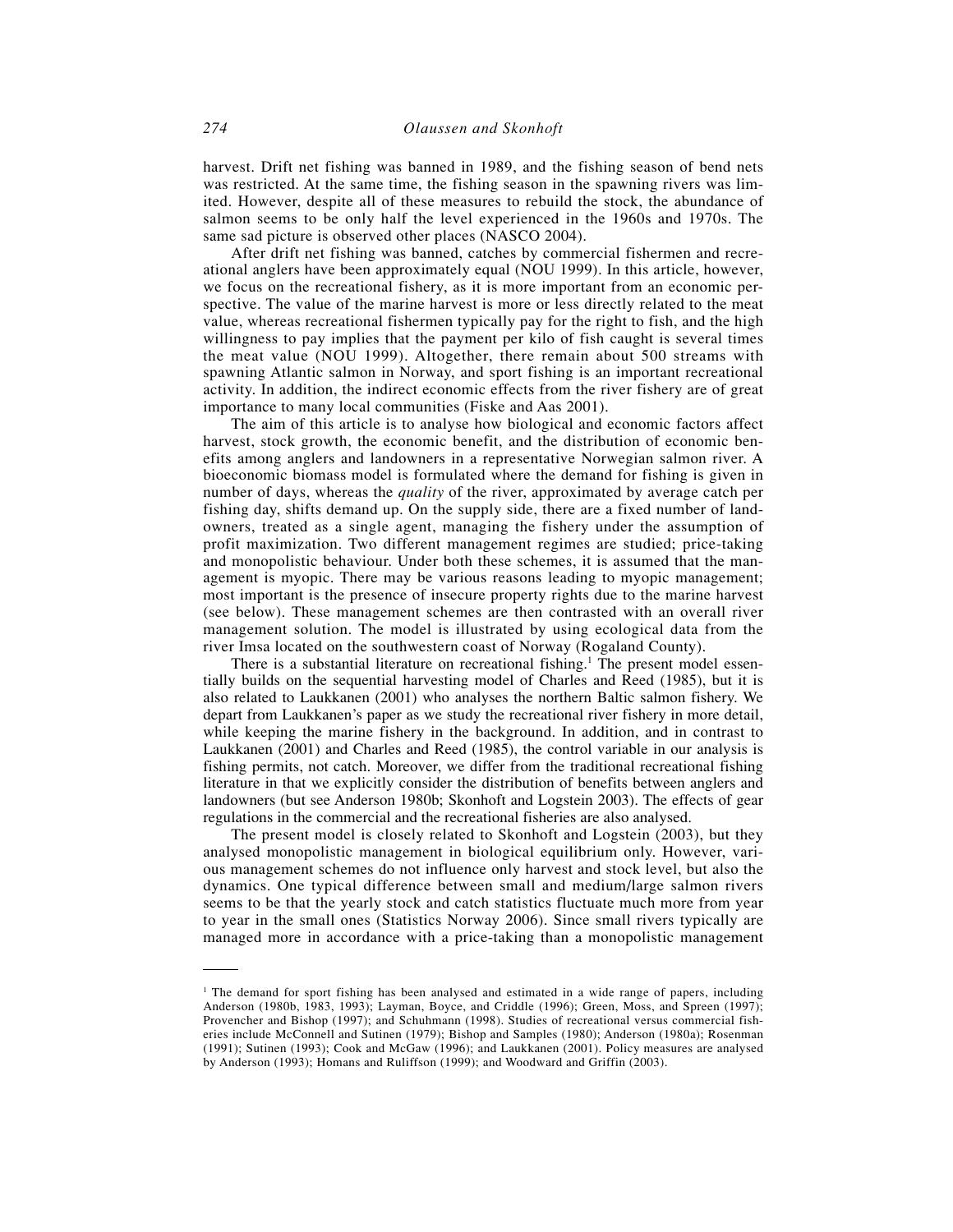scheme (Fiske and Aas 2001), an unexplored question is if the different dynamic patterns may be an expected outcome due to different management regimes. Analysing fluctuations and dynamic patterns in a deterministic model means that we are interested in how steady state may be reached when facing an initial situation of overfishing or when certain factors (environmental or economic) have temporarily shocked the system out of equilibrium.

Although the application is for an Atlantic salmon recreational fishery, the model yields general results with policy relevance to other recreational fisheries in, say, Scandinavia and North America. For example, while Norwegian Atlantic salmon fisheries are predominated by private ownership, the state is also a large landowner in some rivers. On the contrary, while national or state authorities provide most fishing permits in the USA, exceptions where riparian right holders possess exclusive rights to fish also exist (see Murphy and Stephenson 1999). Moreover, access and effort limitations, such as closed seasons and closed areas, are increasingly used in the USA in both fresh and saltwater recreational fisheries (Cox and Walters 2002, p. 117). The variety of management regimes in recreational fishing typically ranges from the type characterised by strong rights to public access of fishing opportunities in New Zealand as opposed to the strong protection of private property rights in all freshwater fisheries in Scotland. However, in the recreational fishing literature, management regimes are typically adopted from the commercial fishing literature focusing on open-access and sole-owner schemes only.

The rest of the article is structured as follows. In the next section, we formulate the biological model and introduce harvesting. Then, the cost and benefit functions are formulated, and today's practice of myopic management is analysed based on price-taking and monopolistic landowners, respectively. Next, we study the overall river management solution. Finally, numerical analysis and results are presented before the article concludes with some policy recommendations.

#### **Population Dynamics and Biological Equilibrium**

Building on Charles and Reed (1985), we consider a salmon sub-population whose size in biomass (or number of fish) at the beginning of the fishing season in year *t* is *Xt* . Both a marine and a river fishery influence the population during the spawning migration from its offshore environment to the coast and its parent river ('the home river') where reproduction takes place. A fixed fraction, σ, of the adult stock is assumed to leave the offshore habitat each year (Mills 1989) (see figure 1). The marine fishery first influences the stock, because marine harvest takes place in fjords and inlets before the salmon reaches its spawning river. For a marine harvest rate  $0 \le h \le 1$ ,  $h \sigma X_t$  fish are removed from the population. The escapement to the home river is accordingly  $(1 - h)\sigma X_t$ . The river fishery exploits this spawning population along the upstream migration. When the river harvesting fraction is  $0 \le y_t \le 1$ , the river escapement is  $(1 - y_t)(1 - h)\sigma X_t$ . This spawning stock yields a subsequent recruitment  $R[(1 - y_t)(1 - h)\sigma X_t]$  to next year's stock. It is assumed that the stockrecruitment relationship,  $R(.)$ , is purely compensating so that  $R' > 0$  (more details below).<sup>2</sup> The fraction of the recruits that survive is  $s_2$ . When a further (quite small)

<sup>&</sup>lt;sup>2</sup> As the juveniles usually spend several years in the river before they start their downstream migration and eventually join the offshore stock, the model represents a simplification of reality. This is due to the biomass approach, which could be made more realistic by a more detailed ecological model, including the age structure of the stock. Strictly speaking, therefore, each step in the time index, *t*, represents an average salmon generation life time (which varies between three and five years in different rivers) rather than one year. Laukkanen (2001) applies the same biomass approach.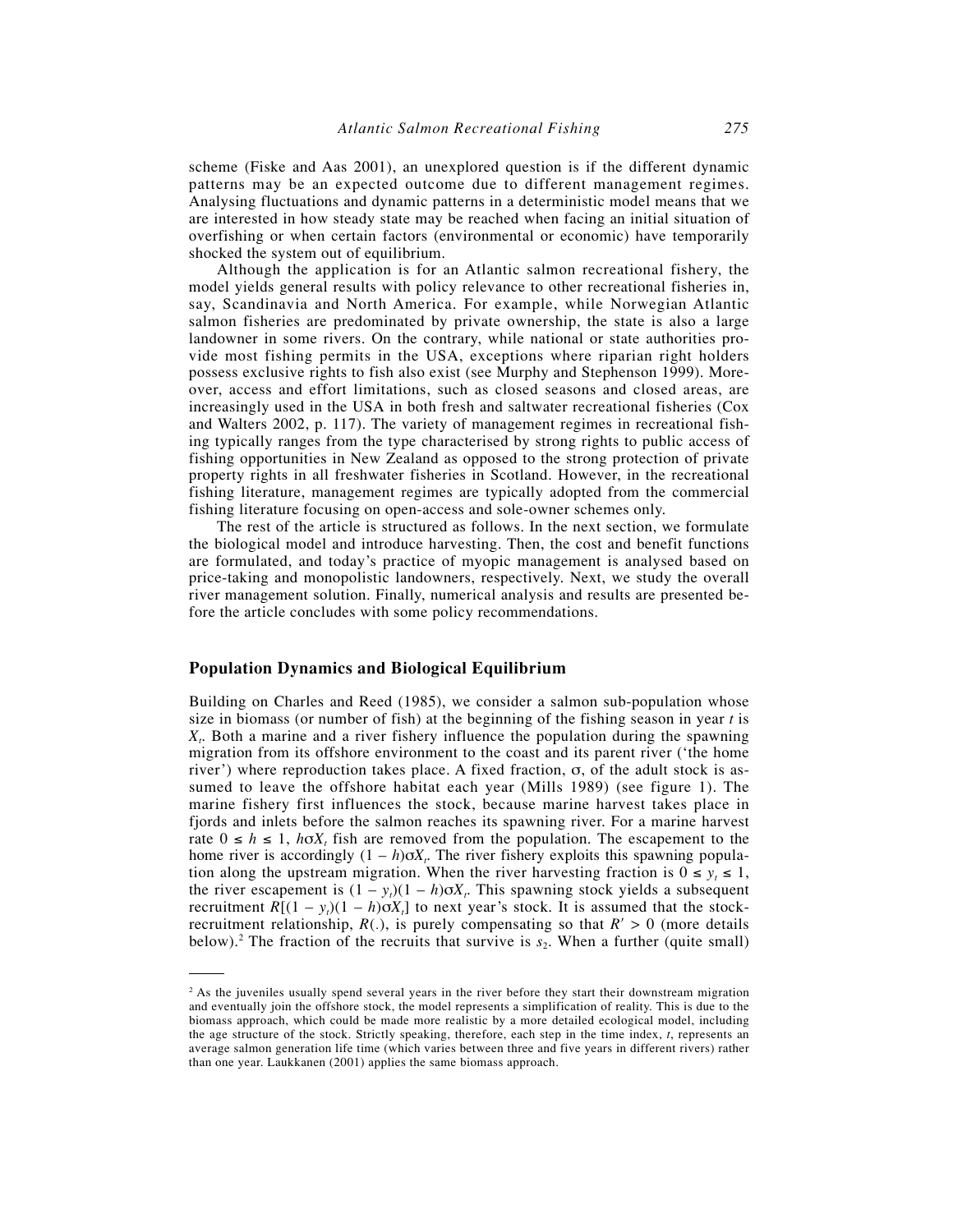

**Figure 1.** Harvest and Reproduction Scheme

proportion, *s*1, of the spawners survive to be part of the stock the next year, and a proportion,  $s_0$ , of the nonspawners staying offshore similarly survives (see Mills 1989 and 2000 for details), the population dynamics follows as:

$$
X_{t+1} = s_2 R((1 - y_t)(1 - h)\sigma X_t) + s_1 (1 - y_t)(1 - h)\sigma X_t + s_0 (1 - \sigma) X_t.
$$
 (1)

Generally, when a single fish population is harvested sequentially by separate fisheries, as here, there will be conflicts between the different groups of harvesters because the size of *h* will influence the size of *y<sub>t</sub>*, but also *vice versa* through next year's fisheries. Hence, there will be reciprocal externalities present (see McKelvey 1997). The present analysis is, however, restricted to studying the exploitation of the river fishery while taking the marine salmon fishery as *given*. The main reason for doing so is that we want to analyse the sport fishery thoroughly, as this is by far the most important part of the salmon fishery (see above). However, we do examine how the marine harvest affects the harvest and benefits of the recreational fishery by analysing shifts in the (exogenous) marine harvesting rate. These shifts may be interpreted as changing restrictions imposed on the marine fishery; *e.g.*, changes in season length, size and type of nets, and so forth. Therefore, given the marine harvest rate, we focus on the river of ftake  $Y_t = y_t(1 - h)\sigma X_t$ .

As discussed further in the next section, the market for the salmon recreational fishery is related to the number of daily fishing permits,  $D_t$ , sold throughout the season (June–August). Accordingly, the number of fishing permits, or the number of fishing days spent in the river, represents the effort in the river fishery. We assume a harvesting function of the Schaefer type:

$$
Y_t = qD_t(1-h)\sigma X_t,\tag{2}
$$

where  $q$  is the productivity ('catchability') coefficient related to the type of fishing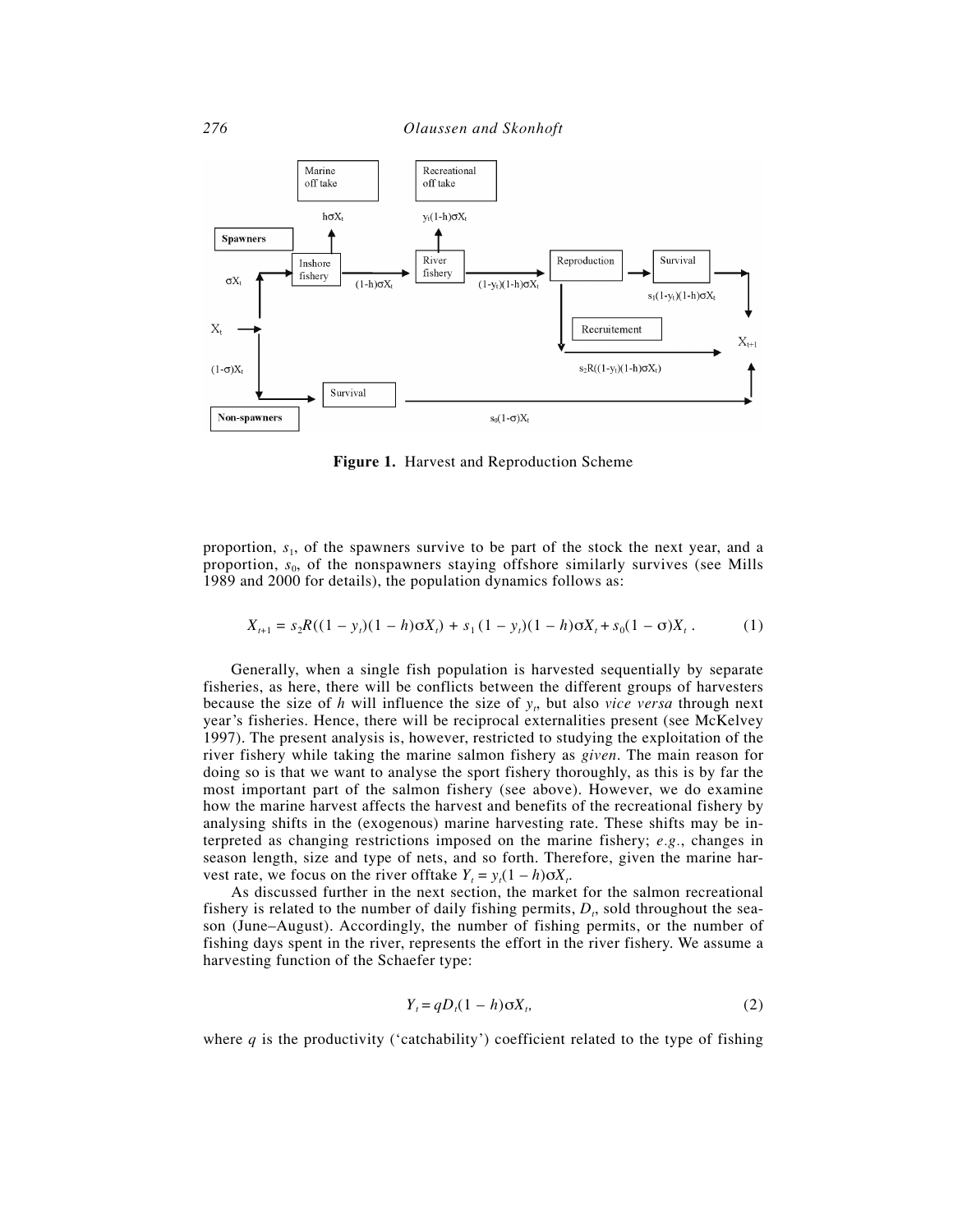equipment (fly fishing, fishing lure, spinning bait, and so forth)<sup>3</sup> and with  $(1 - h)\sigma X_t$ as the stock available for sport fishing (see above). When combining the catch function (2) with the river offtake  $(Y_t = y_t(1 - h)\sigma X_t)$ , we find the harvesting fraction in the river simply as  $y_t = qD_t$ . Inserted into the population dynamic equation (1), the stock growth yields  $X_{t+1} = s_2 R[(1 - qD_t)(1 - h)\sigma X_t] + s_1 (1 - qD_t)(1 - h)\sigma X_t + s_0 (1 - \sigma)X_t$ . This may also be written as  $X_{t+1} = F(X_t, D_t)$ , where  $\partial F/\partial D_t = F_D < 0$  holds. In addition, we find that  $0 < F<sub>x</sub> < 1$  under the present assumption of a pure compensatory stock-recruitment function  $(R' > 0)$ .

When  $X_t = X_{t+1} = X$  and  $D_t = D$ , the stock-effort equilibrium is written as:

$$
X = F(X, D). \tag{3}
$$

Implicitly, this *biological equilibrium* condition defines the equilibrium stock as a function of the number of fishing days. Differentiation yields  $(1 - F_X)dX = F_D dD$ . Hence, more effort means a smaller stock. Therefore, the stock-effort equilibrium condition is negatively sloped in the  $X - D$  diagram, and, where  $D = 0$ , it produces the highest possible stock level, whereas  $X = 0$  gives the highest number of fishing days incompatible with an equilibrium fishery (see figure 2). We find that the biological equilibrium shifts inwards if the marine harvest rate, *h,* shifts up. This is in line with intuition, since in order to keep a given stock, *X*, a higher marine harvest rate must be accompanied by a reduced effort in the river. A higher catchability coefficient, *q*, shifts the biological equilibrium condition inwards for the same reason. That is, in order to keep a given stock size, increased catch efficiency must be accompanied by reduced effort.

## **Demand and Cost Functions**

We now introduce a market for sport fishing in our representative spawning river. On the demand side, there is a large number of potential recreational anglers, while there is a fixed number of landowners along the river who are given the right (by the State) to sell fishing permits (NOU 1999). These landowners are treated as a single agent, as they in most instances join forces and establish a river owner association. The competition from landowners in other rivers may vary. Crucial factors are the distance, which may vary between some few kilometres to over hundred kilometres, transportation costs, and various river-specific attributes. In most instances, the market situation is probably something between price-taking and monopoly behaviour (Skonhoft and Logstein 2003). However, we study both these market forms as stylized extremes. The price-taking case typically corresponds to the situation in fjords holding many salmon rivers competing for the same anglers, while the monopolistic case, on the other hand, corresponds to fjords with just one dominating river.4

As mentioned, the market for salmon recreational fishing is related to the number of daily fishing permits sold (see McConnell and Sutinen 1989; Anderson 1983, 1993; and Lee 1996). Fishing permits may be for one day, one week, or a whole sea-

<sup>&</sup>lt;sup>3</sup> The assumption of a fixed catchability coefficient has been subject to criticism. Arrenguin-Sanchez (1996) provides a review. A related issue is the linearity assumption in number of fishing days in the catch function, cf. the above Schaefer function. Among others, Anderson (1993), Homans and Ruliffson (1999), and Woodward and Griffin (2003) formulate recreational fishing models where this assumption is relaxed. However, the linearity assumption yields a simple, tractable relationship between the harvesting fraction and effort (main text below).

<sup>4</sup> An example of this first case is the fjord Nordfjord on the western coast with the rivers Strynelva, Loenelva, Oldenelva, Gloppenelva, Gjengedalsvassdraget, Straumeelva, Hopeelva, and Eidselva. The fjord Altafjord with the river Alta in the far northern part of Norway is an example of the other case.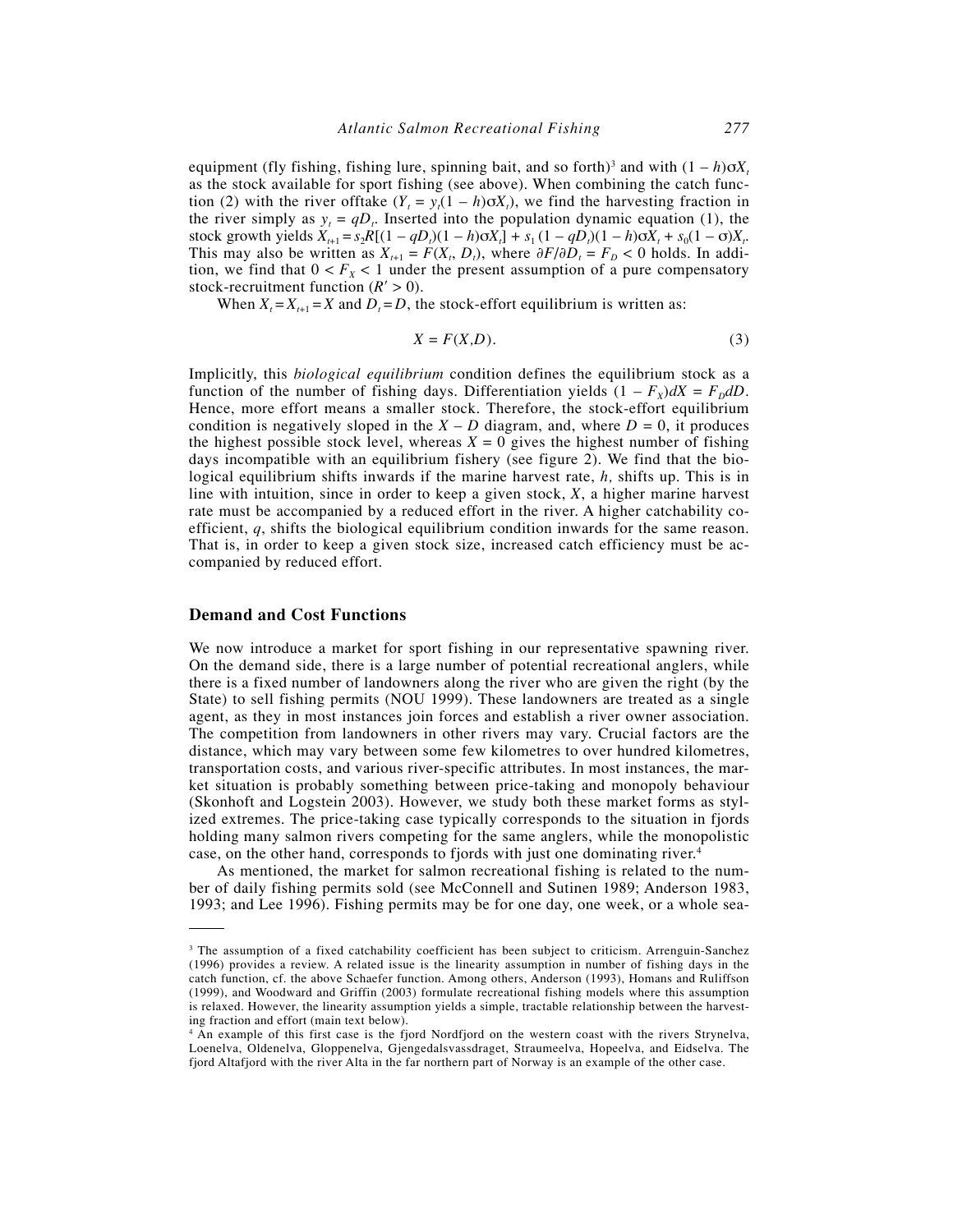

**Figure 2.** Economic and Biological Equilibria

Notes: *X* is stock size in number of salmon, *D* is fishing effort in number of fishing days. Superscript *P* denotes myopic price taking landowners, superscript *M* denotes myopic monopolistic landowners, and superscript \* denotes overall management.

son. However, we collapse all these possibilities into one-day permits only, so that the market demand is directly expressed in number of day permits,  $D_t$ , and is in a standard manner decreasing in permit price. The sport fishermen's notion of the river quality is assumed to influence demand as well. In line with McConnell and Sutinen (1979), it is expressed as the average catch per day, and for a given number of fishing days, a higher catch per day shifts the demand function upwards.<sup>5</sup>

The inverse market demand for fishing licenses is given as:

$$
P_t = P(D_t, v_t), \tag{4}
$$

where  $P_t$  is the fishing permit price per day, and  $v_t$  is the demand-induced catch per day.6 In the present exposition, the demand is the residual after potential travel costs have been subtracted. We have  $v_t = \theta Q_t$  and, where catch per day (as a quality mea-

<sup>&</sup>lt;sup>5</sup> It is tacitly assumed that the anglers are homogeneous in all relevant aspects of the model (see Anderson 1993 that allows for heterogeneous anglers). However, as pointed out by one of the reviewers, relaxing this assumption may produce different welfare results, as different anglers may react differently to both price and quality changes.

<sup>6</sup> The implicit assumption underlying this demand function is that the recreational participants know the current year's stock size and how it translates into catch per day. A lagged model where the expected catch is based on previous years catch rates, is an alternative formulation. Such a demand function will complicate the dynamics of the model (we will then at least have a second-order non-linear difference equation, see below). However, under quite mild conditions, it will not affect the equilibrium (see Gandolfo 1996 for a theoretical exposition).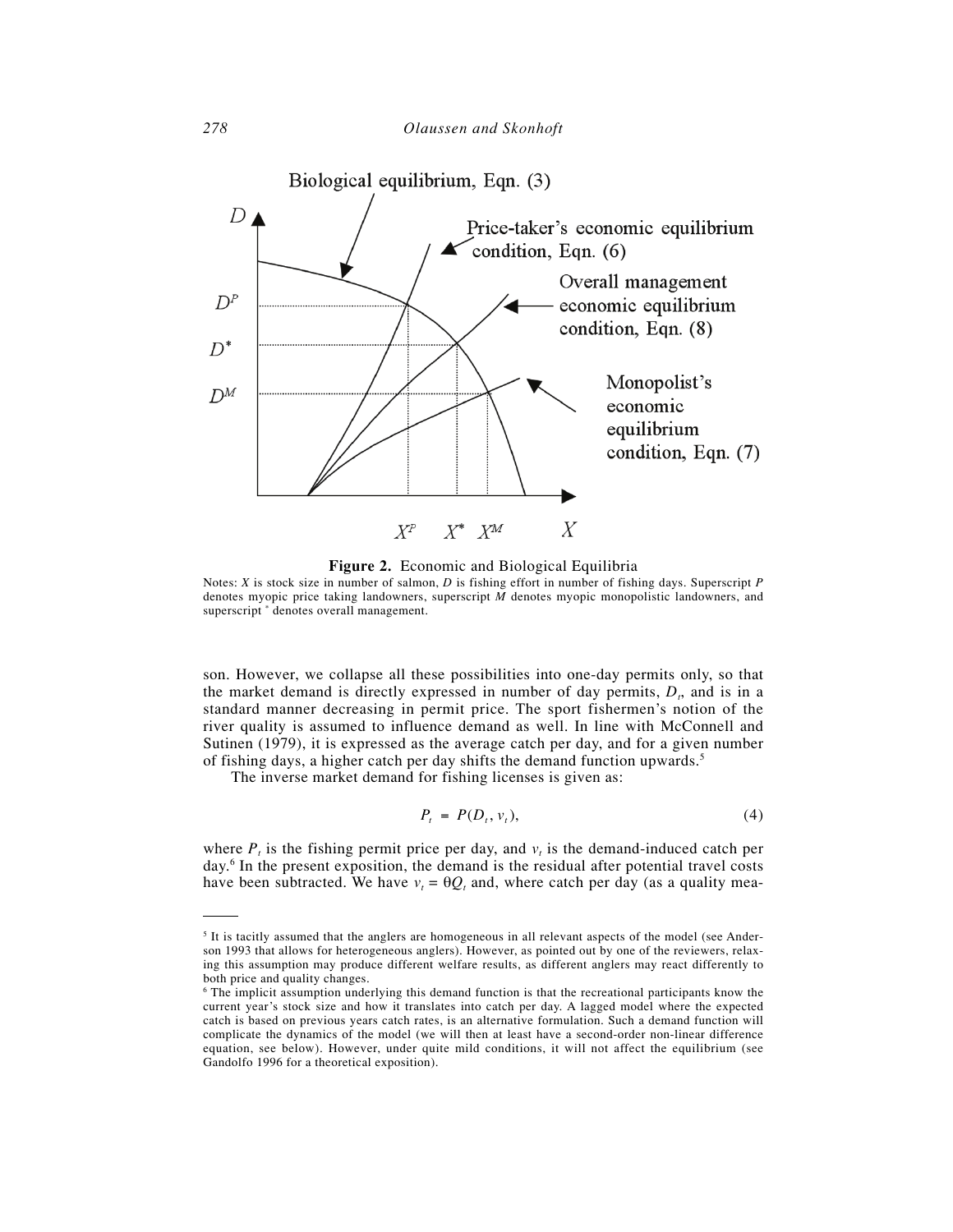sure) from the catch function (2) is seen to be proportional to the river escapement,  $Q_t = Y_t / D_t = q(1 - h)\sigma X_t$ . The parameter  $\theta > 0$  indicates how catch per day translates into demand. Obviously, the quality effect will vary between rivers, and it may change over time. For these and others reasons, it is difficult to assess the strength of the quality effect, but on the whole, we may interpret  $\theta$  as a parameter measuring how important the catch is compared to other factors influencing demand.<sup>7</sup> Hence, in addition to  $P_p < 0$ , we have  $P_v > 0$ .

When inserting catch per day into the inverse demand condition (4), the current profit of the landowner is:

$$
\pi_t = P(D_t, v_t)D_t - C(D_t),
$$
\n(5)

where  $C(D<sub>t</sub>)$  is the cost function, covering fixed as well as variable costs with  $C'(D<sub>t</sub>) > 0$ and  $C''(D_t) \ge 0$ . Fixed costs include various types of costs associated with preparing the fishery (constructing tracks, fishing huts, and so forth), whereas variable costs include the costs of organizing the fishing permit sales together with enforcement.

The planning horizon of the landowner is important. As there are many rivers and landowners, various planning horizons may be present. We will compare longterm planning in the case of an overall river manager with myopic landowners. This is not to say that all landowners are myopic. However, to cultivate this difference, we consider a *myopic* landowner only, meaning that the landowner (*i.e.*, the landowner association), supplies fishing permits in the given river based on current economic and biological conditions. There may be various reasons leading to myopic management; most important is the presence of insecure property rights due to the marine harvest. Other factors, such as ecological and environmental uncertainties (which are not taken into account in the present analysis), are also of importance.<sup>8</sup> The traditional view that even a small number of spawners is sufficient to fully recruit a salmon river may play a role as well. Such myopic behaviour seems to be in accordance with the stylized facts management situation in the Norwegian salmon river fishery (Skonhoft and Logstein 2003) and implies that exploitation takes place under a kind of unregulated common property rights structure (see Bromley 1991 for an excellent treatment). This is the same resource management scheme studied in numerous papers (*e.g.*, Brander and Taylor 1998). Myopic exploitation is studied both under the price-taking and monopolistic landowner assumption and is, as mentioned, compared with the long-term planning of an overall river manager.<sup>9</sup>

<sup>7</sup> Using this simple demand function obviously means that many factors (income, average size of the fish caught, accommodations, congestion, and so forth) are neglected. However, our formulation seems to capture two of the most important demand elements. In a Norwegian survey, 92% of the sport fishermen reported that the quality of the river with respect to average catch per day was important. In addition, 72% reported that the price of fishing permits was important (Fiske and Aas 2001).

<sup>8</sup> In a Norwegian survey, 73% of the river owners reported that stock uncertainty was a very important reason for not investing in salmon fishing tourism (Birkelund, Lein, and Aas 2000).

<sup>&</sup>lt;sup>9</sup> Note that this is not the same as the classical open-access solution. In the classical open-access situation, more fishermen enter the fishery until the rent is dissipated. If the productivity of the fishermen is equal, there will be no rent at all, while an intra marginal rent is present when productivity differs. Under myopic conditions, the landowner (*i.e.*, the landowner association) simply maximises current profit while taking the stock as given; *i.e.*, the stock effect is ignored. However, the profit may be zero under this assumption as well, and this certainly happens under the combination of price taking behaviour and constant marginal costs (see numerical section).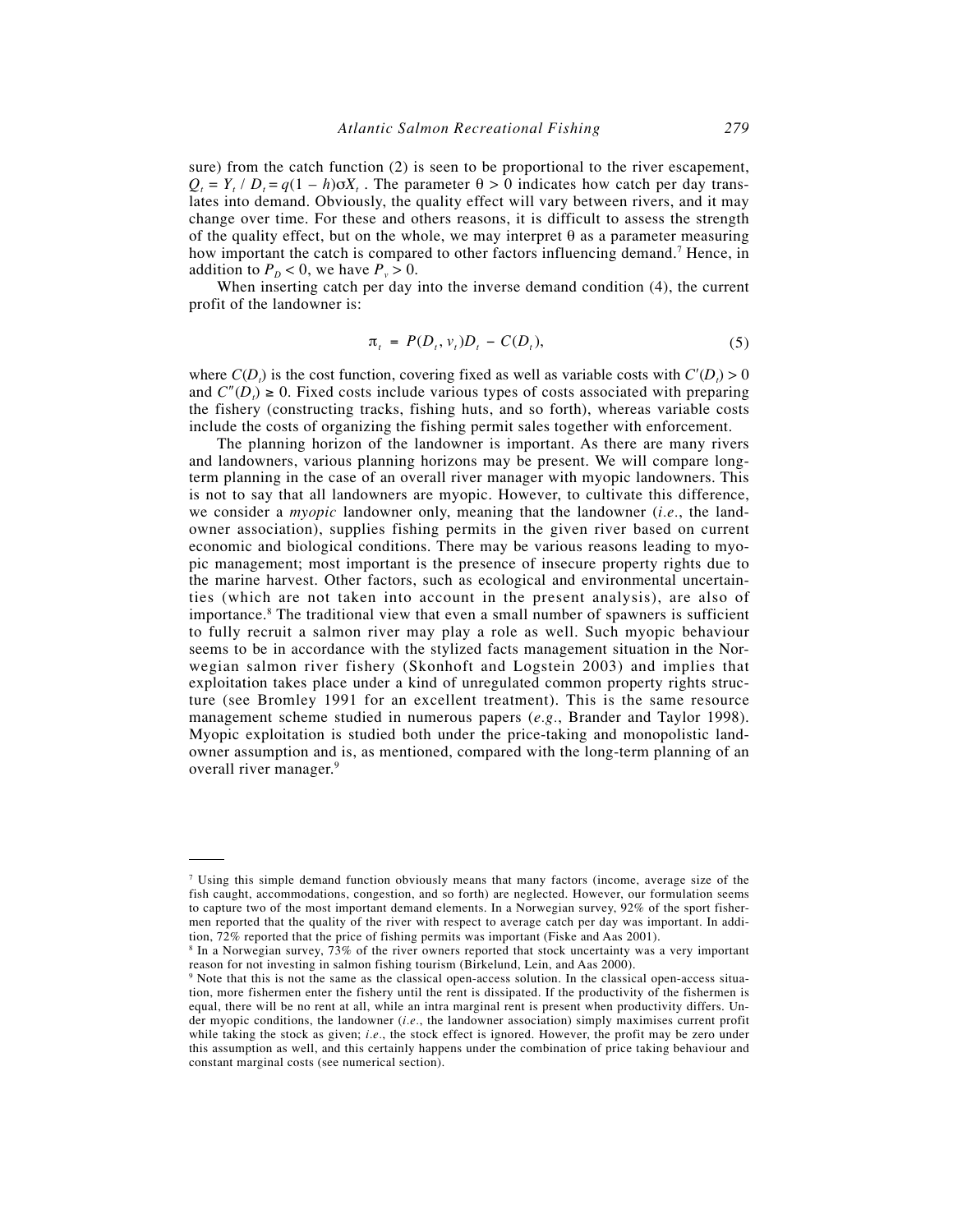#### **Price-Taking Landowner**

First, we look at the situation where fishing permits are supplied under price-taking behaviour, for example because there are many rivers located in the fjord. When also supplying fishing permits under myopic conditions, the landowner maximizes the current profit [equation (5)] with respect to the number of fishing permits, while taking the price as well as the stock as given. The first-order condition is:

$$
P(D_t, v_t) - C'(D_t) = 0.
$$
 (6)

This condition defines the function  $D_t = D^P(X_t)$  (superscript *P* is for price-taking behaviour). When inserted into the population dynamic equation (1), or  $X_{t+1}$  =  $F(X_t, D_t)$ , we obtain  $X_{t+1} = F[X_t, D^P(X_t)]$ . This is a first-order non-linear difference equation that, in principle, may exhibit all types of dynamics (see the classical May 1976). Therefore, the present myopic management scheme does not automatically secure any long-term equilibrium or steady state. However, it is a strong demandside stabilizing effect present as demand responds to the stock size through the quality factor. On the other hand, parameters in the stock-recruitment and harvesting functions may work in a destabilizing manner (more on this below).

Supposing that a steady state exists, the first-order condition (6) represents the *economic equilibrium* condition  $P(D, v) - C'(D) = 0$ , and where differentiation yields  $[P_D - C'']dD = -\theta q(1 - h)\sigma P_ydX$ . As the left-hand side is negative due to the second-order condition for maximum, we find this equilibrium condition, if existing, to be positively sloped in the  $X - D$  plane. In line with intuition, a higher stock size is associated with more fishing days in economic equilibrium (figure 2). Therefore, the economic equilibrium condition simply tells us that at a given price a higher fish stock means that more fishing permits are sold. Moreover, this means that the intersection with the negatively sloped biological equilibrium condition (3) represents the (unique) *bioeconomic equilibrium*  $X^P$ ,  $D^P$  under the present myopic price-taking management scheme.

The total river surplus comprises the landowner profit and the angler surplus (consumer surplus). At a given point of time, as well as in the steady state, the angler surplus is given by the area under the inverse demand function for a given stock size (or the given demand-induced catch per day). A higher stock size for the same market price yields a higher angler surplus as the inverse demand function shifts up. However, because the stock is not controlled by the landowners or the anglers,  $X^P$  is considered to be an externality determining the value of the angler surplus, as well as the profit (Anderson 1983). This will also be the case outside the bioeconomic equilibrium.

Throughout the reminder of the article, two important comparative static, as well as dynamic, effects are analysed; shifts in the marine harvest rate, *h*, and the catchability coefficient, *q*. As mentioned above, a shift in the marine harvest rate may be interpreted as changes in the restrictions imposed on the marine fishery by the State. Likewise, a shift in the catchability coefficient can be related to new gear regulations in the river fishery and where, say, a reduction in *q* may be due to banning of different bait types. $10$ 

It can easily be shown that a higher marine harvest rate, *h*, shifts the economic equilibrium condition outwards, meaning that lower effort is compatible with the same fish stock. As a higher marine harvest rate shifts the biological equilibrium in-

<sup>&</sup>lt;sup>10</sup> Fiske and Aas (2001) present an overview of the efficiency of different angling methods in recreational salmon fishing.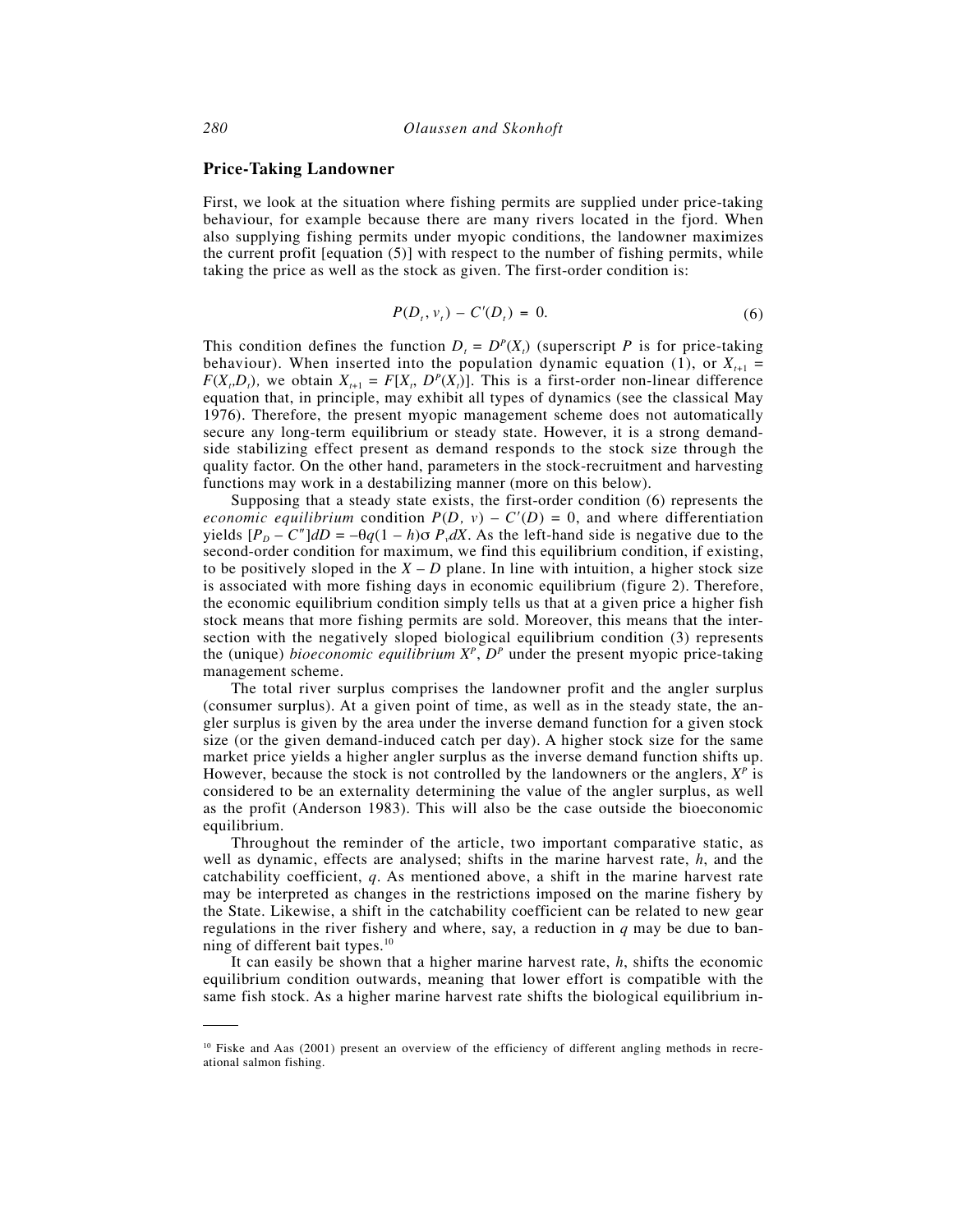wards (see the Population Dynamics and Biological Equilibrium section above), we find that the number of fishing permits decreases, whereas the equilibrium stock effect is generally ambiguous. If the demand response is weak, the stock will decrease with a higher marine harvest rate, *h*. On the other hand, if the demand response is strong; that is, the quality parameter  $\theta$  has a high value, we may find that the equilibrium stock increases (more on this in the numerical example below). An increased catchability coefficient  $q$  (*e.g.*, relaxed gear restrictions) shifts the economic equilibrium condition inwards. Again, this follows intuition, since a higher catchability increases demand through increased quality of the fishing experience (increased catch per fishing day). Hence, for a given stock size, *X*, increased catchability is accompanied by greater effort. As the biological equilibrium condition also shifts inwards with a higher *q* (see Population Dynamics and Biological Equilibrium section above), we find that the equilibrium stock (if an equilibrium exists) decreases, while the effect on the number of fishing days is ambiguous. It can be shown that the sign of this effort effect (number of fishing days) depends on the quality demand response through θ. If the demand response is strong; that is, the quality parameter θ has a high value, the possibility of a positive effort effect increases. More generally, the shift in economic equilibrium pulls in the direction of a higher effort, while the shift in biological equilibrium pulls in the other direction. In any case, we find that relaxing the gear restrictions in the recreational fishery always decreases the salmon stock, while relaxing the restrictions in the marine fishery, and thereby increasing the marine harvest rate, *h*, may in fact increase the stock through reduced recreational demand (see the numerical section below).

The total surplus and the surplus distribution between the landowner and the anglers will be influenced both by *h* and *q*. However, the outcomes are quite complex because of the quality effect in the demand function. If a higher marine harvest fraction is accompanied by a smaller stock, together with a lower number of fishing permits, angler surplus decreases. This may also be true for landowner profit (but not with constant marginal cost, see below). However, which components are reduced most depends on circumstances. The picture is even more complex if a higher *h* is accompanied by more salmon (more on this in the numerical analysis).

### **Monopolistic Landowner**

We now study the other stylised management scheme where the landowner (*i.e.*, the landowner association) acts as a monopolistic supplier of fishing permits. As mentioned above, there may be various reasons leading to monopolistic myopic management. The actual river is then typically located far away from other rivers, so it is possible to exercise market power. At the same time, insecure property rights due to the marine harvest activity and the traditional view that only a few spawners are required to fully recruit a salmon river, both pull in the direction of myopic behaviour and neglecting the effect on the future stock. Under monopolistic and myopic behaviour, maximizing equation  $(5)$  with respect to  $D<sub>t</sub>$  yields the first-order condition:

$$
P(D_t, v_t) + P_D(D_t, v_t)D - C'(D_t) = 0.
$$
\n(7)

Equation (7) defines the function  $D_t = D^M(X_t)$  (superscript *M* is for monopolistic behaviour). Inserted into the population growth function (1), or  $X_{t+1} = F(X_t, D_t)$ , we again obtain a first-order non-linear difference equation. It is difficult to say how this difference equation behaves compared to the price-taker situation. However, as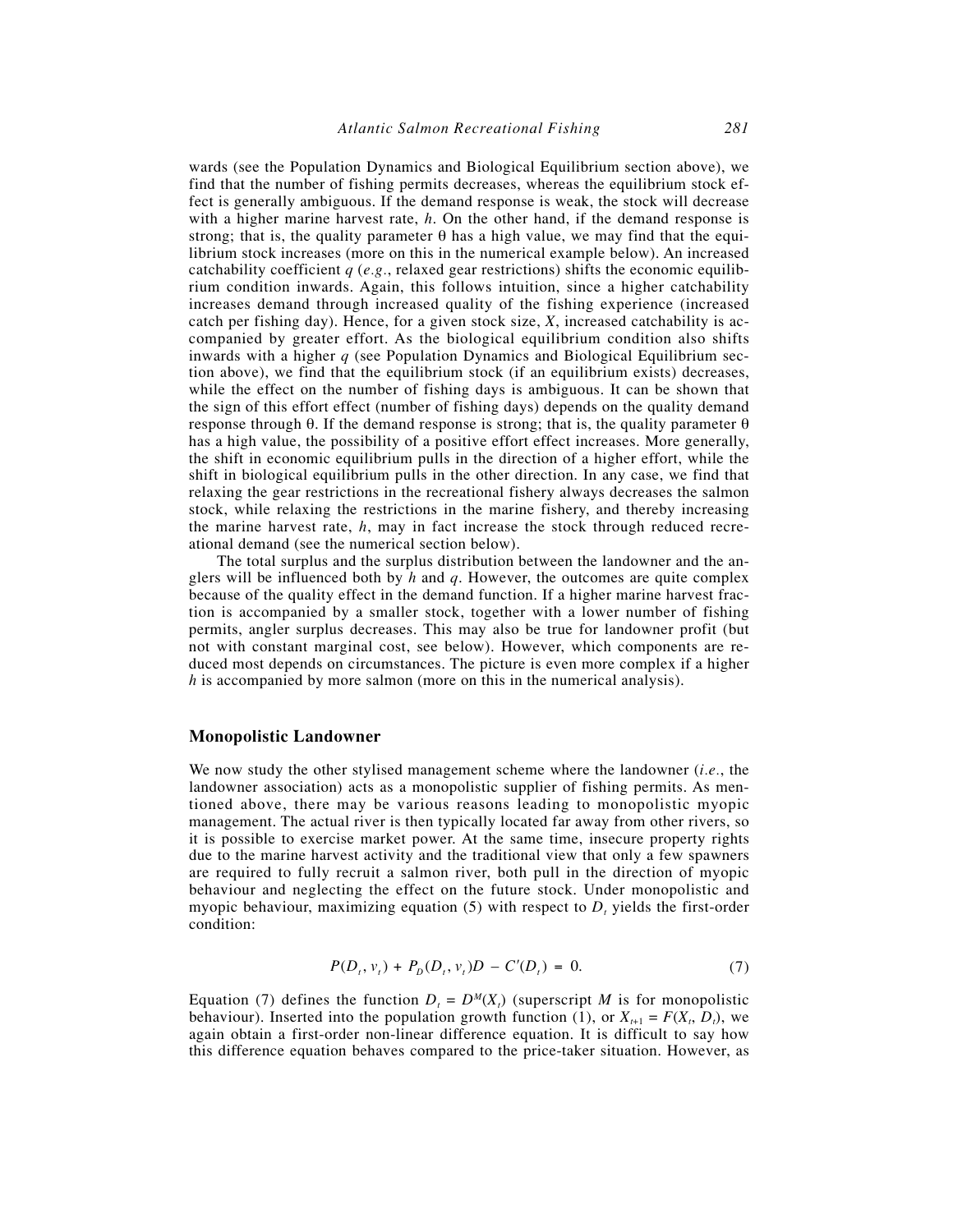monopolistic management is more conducive to stock conservation (see below), one may suspect that fluctuations, if any, will be more modest than in the price-taking case. As explained above, such fluctuations may be due to a temporal situation of overfishing.

Supposing that a steady state exists, the first-order condition (7) yields the monopolistic *economic equilibrium* condition  $P(D, v) + P_D(D, v)D - C'(D) = 0$ . Differentiation gives  $[2P_D + DP_{DD} - C'']dD = -\theta q(1 - h)\sigma[P_v + DP_{Dv}]dX$ , where the term in the bracket on the left-hand side again is negative due to the second-order condition. Under the reasonable assumption that the quality effect dominates the potentially negative cross effect in the demand function, so that  $[P_v + DP_{Dv}] > 0$ , we find that the economic equilibrium condition again is positively sloped in the *X*–*D* diagram. However, it is less positively sloped than the economic equilibrium condition under price-taking behaviour. The intuition is straightforward as a higher fish stock increases the demand for fishing permits, as in the case of the myopic pricetaking landowner. Since increasing demand is accompanied by a higher permit price in the monopolistic case, the permit sale increases less than under price-taking behaviour. Notice also that the intercepts of the first-order conditions (6) and (7) with the *X*-axis are the same (again, see figure 2). For these reasons, as expected, the bioeconomic equilibrium stock is higher and the number of supplied permits is lower than under price-taking behaviour; that is,  $X^M > X^P$  and  $D^{\hat{M}} < D^P$ . Hence, in accordance with most natural resource economic models, the monopolistic exploitation regime is more resource conserving than the price-taking regime (*e.g.*, Hanley, Shogren, and White 1997).

While the monopolistic scheme yields more fish and less effort in bioeconomic equilibrium than the price-taking scheme, the total surplus will not necessarily be higher. The reason is that the quality effect in the demand function works like an externality (see above). Hence, higher profit may be dominated by a reduced angler surplus when moving from the myopic monopolistic scheme to the myopic pricetaking scheme (cf. the numerical results). Depending on how the demand curve shifts, it is also possible, at least in theory, that angler surplus can increase when moving to the monopolistic scheme.

#### **The Overall River Management Solution**

The above two myopic management regimes are now contrasted with the overall river management solution (hereafter referred to as overall management), where the goal of the manager is to maximize the present value overall economic benefit, comprising landowner profit and angler surplus (consumer surplus), while taking the population dynamics into account. Hence, the goal of the overall manager is to maximize:

$$
\sum_{t=0}^{\infty} \rho^t \left[ \int_0^{D_t} P(\xi_t, v_t) d\xi_t - C(D_t) \right],
$$

subject to the population dynamics  $X_{t+1} = F(X_t, D_t)$ .  $\rho = 1/(1+\delta)$  is the discount factor, with  $\delta > 0$  as the (yearly) discount rate.

The current value Hamiltonian of this problem reads:

$$
H(X_t, D_t, \lambda_{t+1}) = \int_0^{D_t} P(\xi_t, v_t) d\xi_t - C(D_t) + \rho \lambda_{t+1} [F(X_t, D_t) - X_t],
$$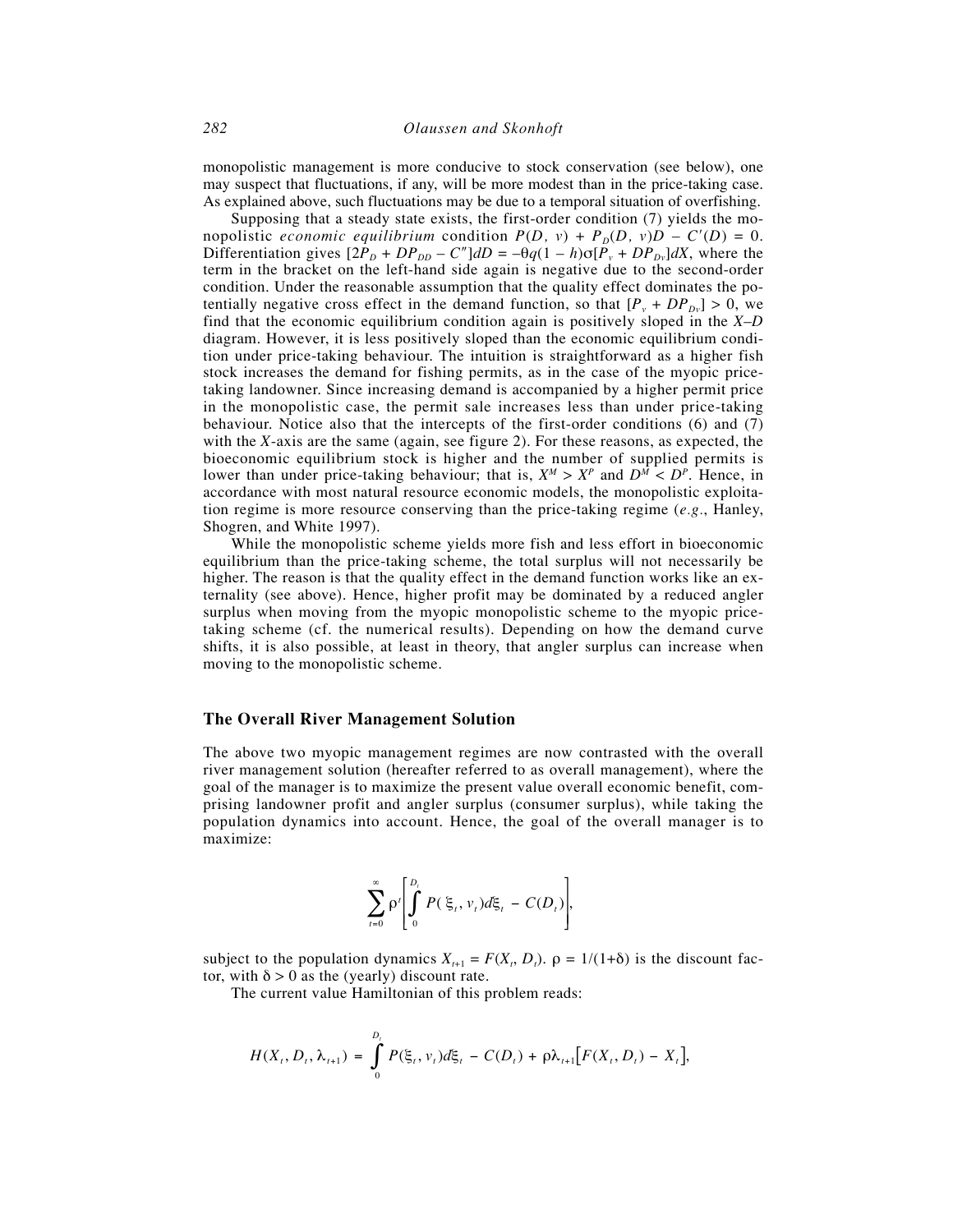where  $\lambda_t > 0$  is the resource shadow price (see Conrad and Clark 1995). The firstorder conditions yield:

$$
\partial H / \partial D_t = 0 \rightarrow P(D_t, v_t) - C'(D_t) + \rho \lambda_{t+1} F_D(X_t, D_t) = 0 \tag{8}
$$

and

$$
\rho \lambda_{t+1} - \lambda_t = -\partial H / \partial X_t \to \rho \lambda_{t+1} - \lambda_t \tag{9}
$$

$$
= -P_{v}(D_{t}, v_{t})\theta q\sigma(1-h)D_{t} - \rho\lambda_{t+1}[F_{X}(X_{t}, D_{t}) - 1]
$$

when assuming an interior solution (a positive supply of fishing permits at the steady state).

The interpretation of control condition (8) is that fishing permits should be supplied up to the point where the licence price is equal to the marginal cost of the suppliers plus the cost of reduced stock growth, evaluated at the shadow price. Equation (9) is the portfolio condition governing the change of the resource price. Basically, it states that the biomass should be maintained so that the change in the net natural growth is equal to the (shadow) price change, adjusted for the discount factor. As the Hamiltonian is not linear in the control, we typically find that the dynamics will not be of the Most Rapid Approach Path (*MRAP*) (see the numerical analysis).

Suppose that a steady state exists and is reachable from  $X_0$ . Evaluating equation (8) at the steady state implies  $\lambda = -[P(D, v_t) - C'(D)]/\rho F_D(X,D)$ . Substituting equation (8) into equation (9), also in the steady state, and rearranging, we obtain the discrete time golden rule condition:

$$
F_X(X, D) - \frac{[P_v(D, \theta Q)\theta q\sigma(1 - h)D]}{P(D, \theta Q) - C'(D)} F_D(X, D) = 1 + \delta,
$$
\n(10)

which states that the internal rate of return of the resource should be equal to the external rate of return  $(1 + \delta)$ . The golden rule condition, together with the biological equilibrium condition (3), yields the overall management steady state  $X^*$  and  $D^*$ .

This steady solution may be compared to the steady states (if existing) under myopic management. It is straightforward to demonstrate that the control condition (8) in economic equilibrium will have the same intercept with the *X* axis as in the price taking and monopolistic regimes because the shadow price of the stock is zero whenever there is no permit sale.<sup>11</sup> Furthermore, it is seen directly that it will be located further outward than the price-taking equation (6) in equilibrium, because  $F'_{p}$  < 0 and  $\lambda$  > 0 (again, see figure 2). Therefore, we can conclude that the steadystate stock level will be higher and the number of fishing permits will be lower than under the myopic price-taking scheme; that is,  $X^* > X^p$  and  $D^* < D^p$ . Consequently, the fishing permit price following myopic price-taking management will always be below the overall management solution. Comparing with the monopolistic myopic solution (7) indicates that the overall management solution, depending on the difference  $(P_D D - \rho \lambda F_D)$ , will be located between the price-taking solution and the monopolistic solution if  $|P_D D| > |\rho \lambda F_D|$  and further outwards than the myopic monopolistic solution if  $|P_D D| < |\rho \lambda F_D|$ . The intuition is clear as a high discount factor; *i.e.*, a low discount rate and a high shadow price of the stock both pull in the direc-

<sup>&</sup>lt;sup>11</sup> When evaluating equation (9) at steady state, we find  $\lambda(1 + \rho F_x) = P_y \theta q \sigma (1 - h)D$  after a small rearrangement. Hence, no permit sale and  $D = 0$  is accompanied by  $\lambda = 0$ .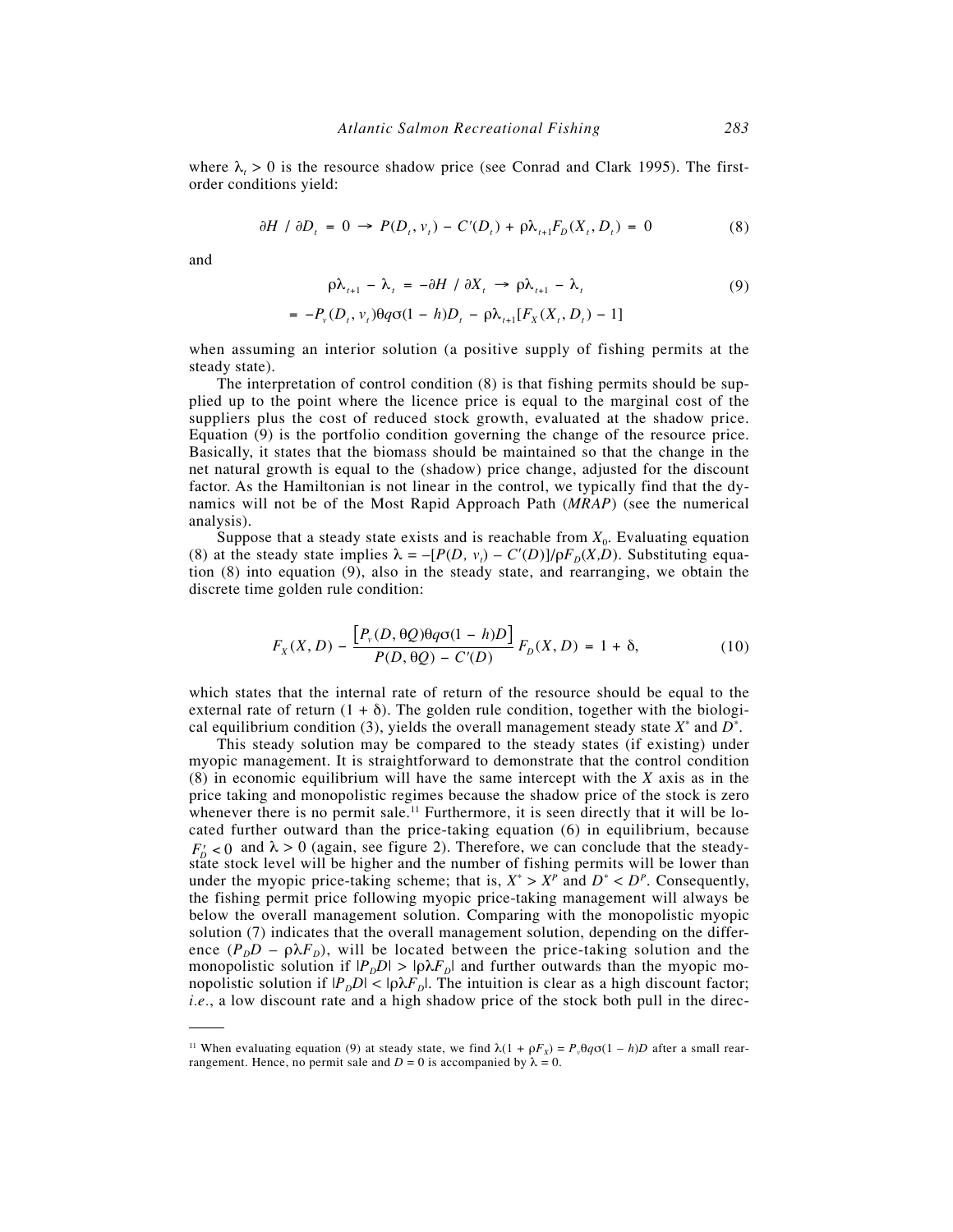tion of the overall management being more stock conserving than the myopic monopolistic regime. On the other hand, a low discount factor or a low shadow price of the stock pulls the overall management in the direction of the outcome of the myopic price taking management scheme.

According to the discussion above, it is not possible to infer anything definite about the distribution of benefits between the anglers and landowners. The total *current* surplus in the myopic equilibria may be above that of the overall management equilibrium solution due to discounting.<sup>12</sup> It can be shown that a higher periodic discount rate will increase the slope of the control condition (8) in equilibrium. Consequently, as discussed above, the steady state of the overall management solution approaches the price-taking myopic management solution. In the limiting case of  $\delta = \infty$ , we find that the overall management solution coincides with the equilibrium price-taker myopic management situation. The steady-state total surplus and the distribution of the surplus are then equal in these regimes. On the other hand, when  $\delta = 0$ , the steady state of the overall management solution coincides with the problem of total current surplus maximization in biological equilibrium.13 In this case, the total current surplus is obviously higher than under the myopic price-taking scheme. However, for intermediate values of the discount rate, the total current surplus may be higher in the price taking case due to discounting. This may also be so when comparing the overall management with the myopic monopolistic scheme.

# **Numerical Analysis and Results**<sup>14</sup>

#### *Data and Specific Functional Forms*

The above analysis will now be illustrated numerically with data from the river Imsa. This is a typically small, but productive, salmon river located on the southwestern coast of Norway (for details, see Hansen, Jonsson, and Jonsson 1996). We start by specifying the functional forms. The stock-recruitment function is given as the Cushing curve version of the Shepherd function (Shepherd 1982; King 1995):

$$
R = R[(1 - qD_t)(1 - h)\sigma X_t] = r \frac{(1 - qD_t)(1 - h)\sigma X_t}{1 + \left[\frac{(1 - qD_t)(1 - h)\sigma X_t}{K}\right]^{\gamma}},
$$
(11)

where  $(1 - qD_t)(1 - h)\sigma X_t$  is the spawning biomass (see Population Dynamics and Biological Equilibrium section above),  $r > 0$  is the intrinsic growth rate interpreted as the maximum number of recruits per spawning salmon, and  $K > 0$  is the stock level for which density-dependent mortality equals density-independent mortality. The compensation parameter,  $\gamma > 0$ , indicates to what extent density independent effects compensate for changes in stock size. The parameter values are estimated by

<sup>&</sup>lt;sup>12</sup> However, the *present-value* total surplus is obviously higher under the overall management than the present-value total surplus of the myopic solutions for the same time period and discount rate.

<sup>&</sup>lt;sup>13</sup> These results are the same as we find in the standard Clark harvesting model (see Munro and Scott 1985), except that the infinite discount rate yields the so-called open-access solution, while here it applies to the slightly different regime of myopic price taking exploitation (cf. also footnote 8).

<sup>&</sup>lt;sup>14</sup> The dynamic optimization was performed with the Solver tool bundled with Microsoft Excel. The code is made available under *Numerical analysis fisheries management – Salmon management* at www.svt.ntnu.no/iso/Anders.Skonhoft/default.htm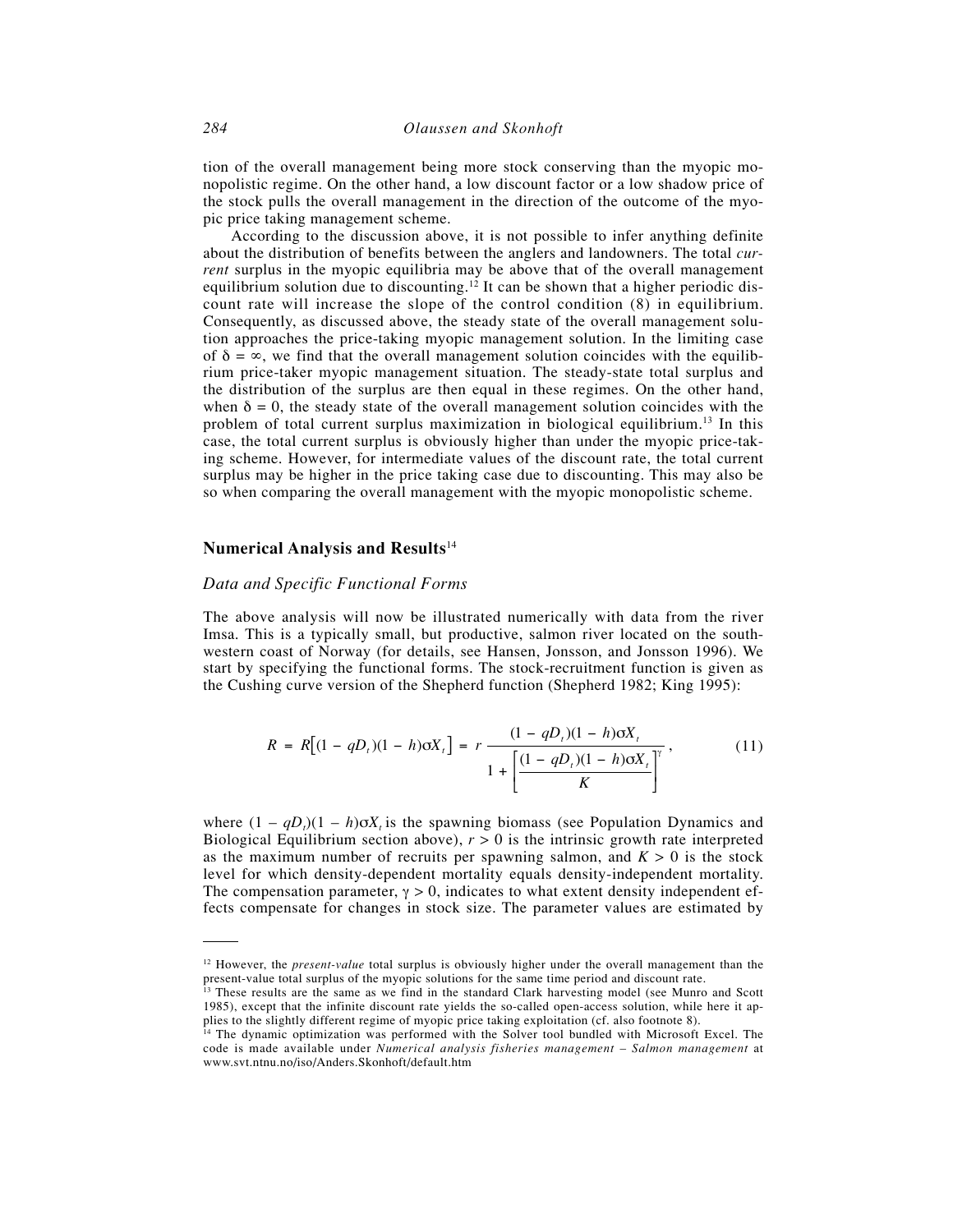| Parameter             | Description                                                                            | Value                               |
|-----------------------|----------------------------------------------------------------------------------------|-------------------------------------|
| r                     | Maximum recruitment per spawning salmon                                                | 124 (smolts per<br>spawning salmon) |
| K                     | Stock level where density-dependent mortality<br>dominates density-independent factors | 5.3 (number of<br>spawning salmon)  |
| γ                     | Degree to which extent density-independent<br>effects compensate for stock changes     | 0.77                                |
| $\sigma$              | Fraction of non-spawners                                                               | 0.85                                |
| $S_0$                 | Survival rate non-spawners                                                             | 0.5                                 |
| $S_1$                 | Share of salmon spawning twice                                                         | 0.25                                |
| $S_{2}$               | Survival rate, downstream smolt migration                                              | 0.4                                 |
| $\alpha$              | Reservation price when catch per day is 1                                              | 400 (NOK/salmon)                    |
| β                     | Price effect demand                                                                    | 1 (NOK/day <sup>2</sup> )           |
| $\mathcal{C}_{0}^{2}$ | Marginal cost fishing permit sale                                                      | 50 (NOK/day)                        |
| $c_0$                 | Fixed cost fishing permit sale                                                         |                                     |
| q                     | Catchability coefficient                                                               | 0.0025(1/day)                       |
| $\boldsymbol{h}$      | Marine harvest rate                                                                    | 0.4                                 |
| δ                     | Period discount rate                                                                   | 0.07                                |
| θ                     | Quality response in demand                                                             |                                     |

| Table 1                          |  |
|----------------------------------|--|
| <b>Baseline Parameter Values</b> |  |

Hansen, Jonsson, and Jonsson (1996) for Imsa and are reported in the table 1 (see also Appendix). Here, it can be seen that we have  $\gamma$  < 1 and the density-dependent effect is weak. Consequently, as already indicated, the stock-recruitment function (11) is increasing for all levels of the spawning population,  $R' > 0$ .

The inverse demand function is specified as linear. In addition, it is assumed that the quality of the river, approximated by demand induced catch per day,  $V_t$  =  $\theta q(1-h) \sigma X_t$ , shifts the demand uniformly up:

$$
P_t = \alpha v_t - \beta D_t. \tag{12}
$$

Accordingly, the choke price,  $\alpha$ , gives the maximum willingness to pay when the quality-translated catch is one fish per day, whereas  $\beta$  reflects the price response in a standard manner. The cost function is linear as well:

$$
C_t = c_0 + cD_t, \tag{13}
$$

so that  $c_0$  is the fixed cost, while  $c$  is the constant marginal cost of providing a fishing permit (see Demand and Cost Functions). Based on the above demand and cost functions, we find that the first-order condition under the myopic price taking and monopolistic schemes are  $av_t - \beta D_t = c$  and  $av_t - 2\beta D_t = c$ , respectively. It is therefore a linear, increasing relationship between stock size and the number of fishing days, and the slope of the economic equilibrium condition under price taking will be two times higher than that of the monopolistic case (cf. also figure 2). The economic baseline parameter values are found in table 1 (see Appendix).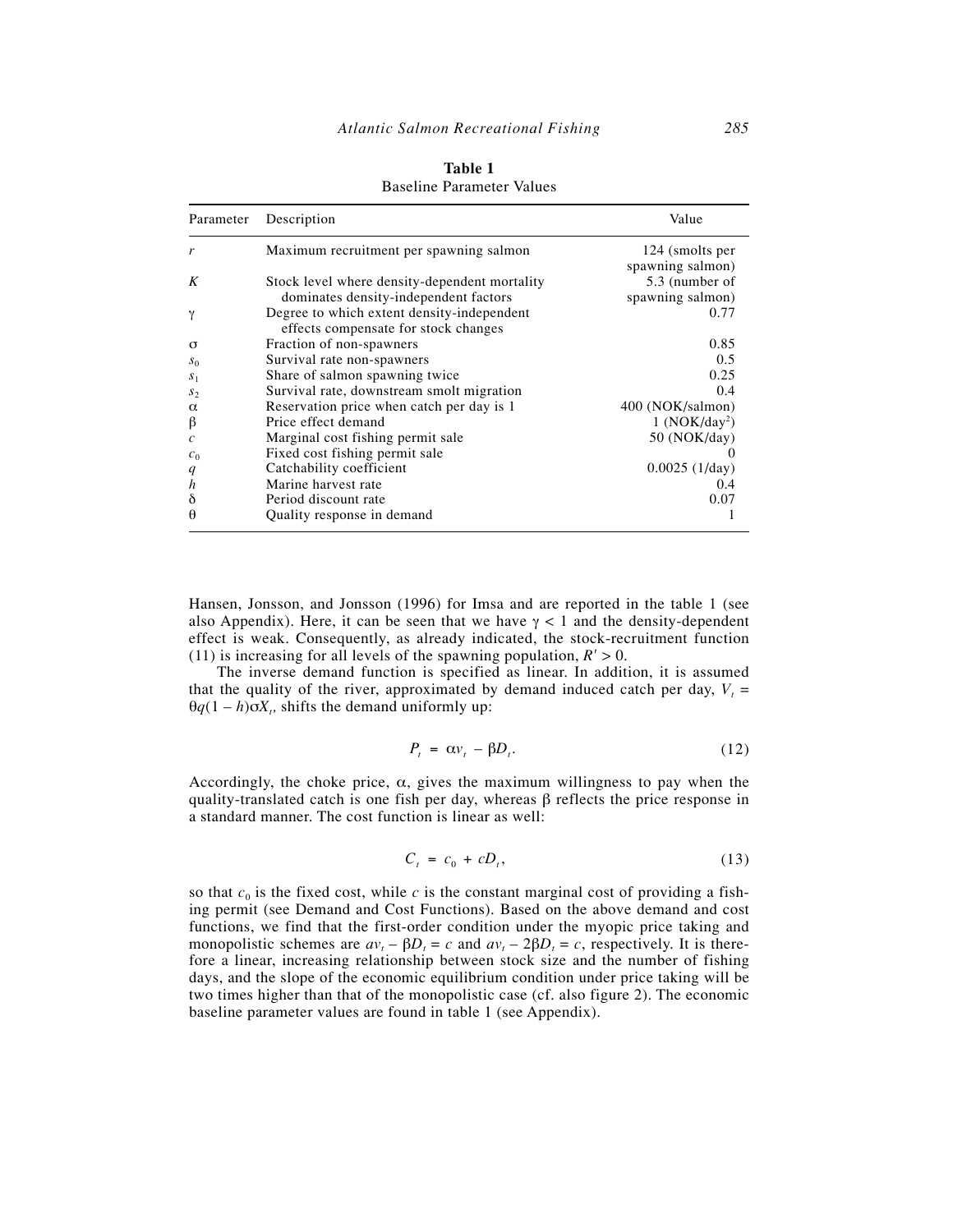## *Steady States*

First, we look at the steady states. For the baseline parameter values, the steady state will be approached smoothly under all three management schemes. It can be seen in table 2 that the monopolistic myopic regime is somewhat more stock conserving than the overall management regime. As demonstrated above, the reason for this is that in order to increase profit, the monopolist reduces demand more than does the overall manager, who accounts for the future stock value. When the landowners face competition and act as price takers, the stock is substantially lower. On the contrary, and consistent with this, permit sales are higher and the license price is lower. Because of the constant marginal cost assumption, the price under the price-taking scheme just equalizes this value.

In addition, under the baseline parameter values, it can be seen that the total surplus (angler and landowner surpluses) in the overall management and monopolistic cases are equal. This happens by accident, but as noted above it is possible that the steady-state total surplus in the myopic monopolistic case (as well as under price taking) can exceed the overall management surplus due to discounting (see The Overall River Management Solution). The total surplus in the myopic monopolistic case is above that of the myopic price-taking case. As explained in the Monopolistic Landowner section, the reason for this is the quality shift in the market demand function. However, the anglers are substantially better off under the myopic pricetaking scheme irrespective of the fact that the quality of the fishing experience,

|                  | Parameter Values                  | Myopic<br>Price Taker | Myopic<br>Monopolist | Overall<br>Management |
|------------------|-----------------------------------|-----------------------|----------------------|-----------------------|
| X                | Baseline values                   | 562                   | <u>692</u>           | 662                   |
|                  | Catchability ↑                    | 469                   | 623                  | 628                   |
| D                | Baseline values                   | 237                   | <u>152</u>           | <u>173</u>            |
|                  | Catchability ↑                    | 237                   | 166                  | 163                   |
| $\boldsymbol{P}$ | Baseline values                   | <u>50</u>             | 202                  | <u>165</u>            |
|                  | Catchability ↑                    | 50                    | 216                  | 221                   |
| $\mathcal{V}$    | Baseline values                   | 0.72                  | 0.88                 | 0.85                  |
|                  | Catchability 1                    | 0.72                  | 1.06                 | 1.02                  |
| LS               | Baseline values<br>Catchability ↑ | $\frac{0}{0}$         | $\frac{23}{27}$      | 20<br>28              |
| AS               | Baseline values                   | <u>28</u>             | <u>12</u>            | <u>15</u>             |
|                  | Catchability 1                    | 28                    | 14                   | 13                    |
| TS               | Baseline values                   | <u>28</u>             | 35                   | 35                    |
|                  | Catchability ↑                    | 28                    | 41                   | 41                    |

**Table 2** Steady State Results

Notes: Stock size, *X* (number of salmon); number of fishing days, *D*; permit price, *P* (NOK per day); *v* demand induced catch per day; landowner surplus *LS* (1,000 NOK); angler surplus *AS* (1,000 NOK); and total surplus *TS* (1,000 NOK). Catchability ↑; the catchability coefficient, *q*, increases by 20%. Notice that v corresponds to catch per day since  $\theta = 1$  (table 1).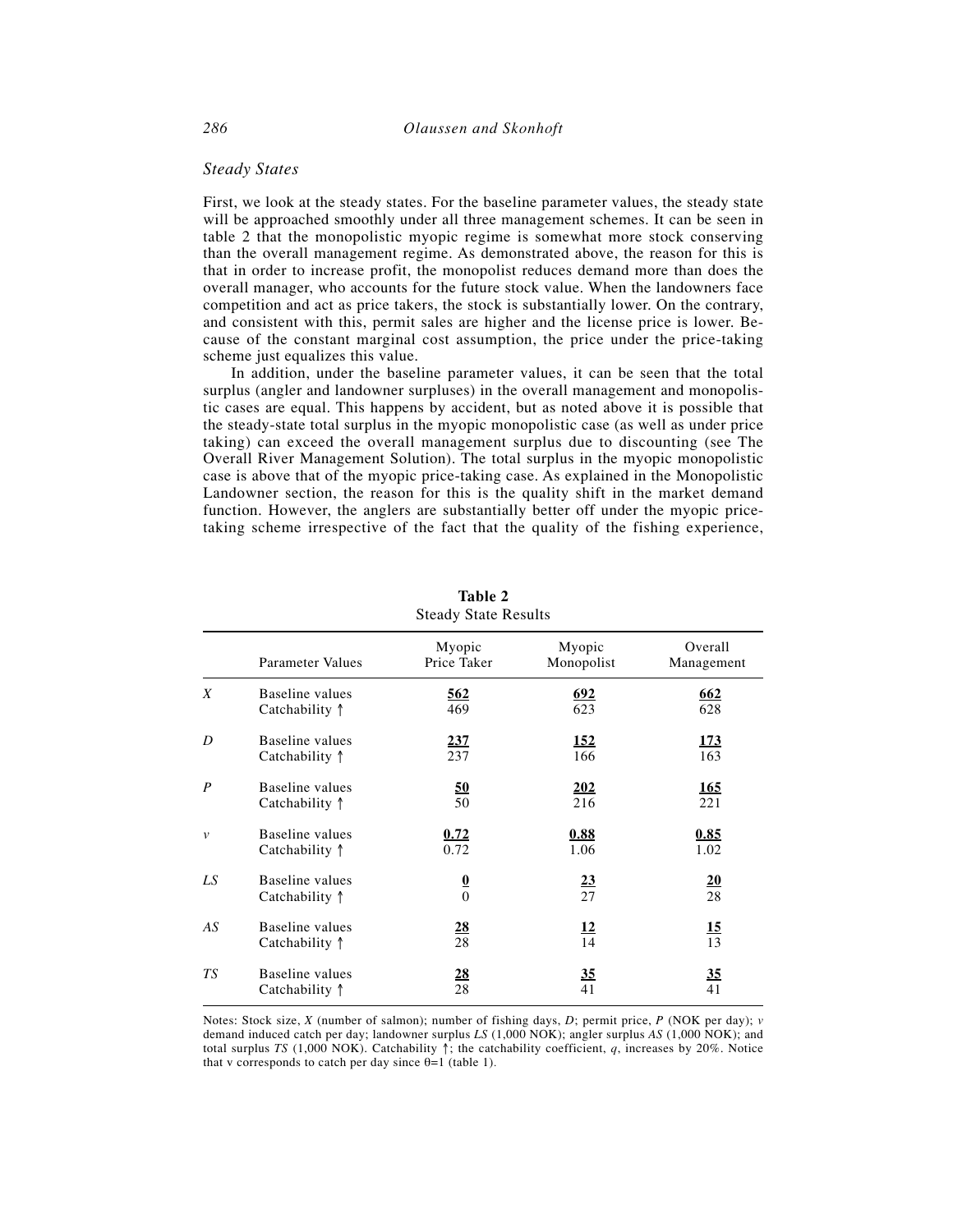measured as catch per day, is lowest here. Thus, the low fishing license price more than compensates for the low quality. Note that the angler surplus is also higher under the price-taking regime than under overall management.

Table 2 reports the results when the catchability coefficient increases by 20% due to relaxed gear restrictions. Stock abundance becomes substantially lower under the pricetaking scheme while stock effects are more modest in the monopolistic case and overall management case due to the increased fishing permit price. The catchability shift materializes into small changes in angler surplus, while landowner surplus increases most under overall management. Moreover, since the total surplus increases with more efficient fishing equipment, the opposite occurs when gear restrictions are imposed.

Table 3 demonstrates how changes in the marine harvest rate, *h*, affect the steady-state river fishery, where  $h = 0.4$  is the baseline value (see also table 2). A higher marine harvest rate through relaxed harvesting restrictions has an ambiguous stock effect under both myopic schemes, whereas the stock decreases under overall management. If the quality demand effect is strong, we obtain the somewhat para-

|                     | Steady-state Results, Different Marine Harvest Rates |          |          |              |                  |  |  |
|---------------------|------------------------------------------------------|----------|----------|--------------|------------------|--|--|
|                     | Marine Harvest Rate, h                               |          |          |              |                  |  |  |
|                     | 0.0                                                  | 0.2      | 0.4      | 0.6          | 0.8              |  |  |
|                     | Myopic Price-taking Management                       |          |          |              |                  |  |  |
| $X^P$               | 453                                                  | 512      | 562      | 573          | 482              |  |  |
| $D^P$               | 335                                                  | 298      | 237      | 145          | 32               |  |  |
| $P^P$               | 50                                                   | 50       | 50       | 50           | 50               |  |  |
| $v^P$               | 0.96                                                 | 0.87     | 0.72     | 0.49         | 0.21             |  |  |
| ${\cal L}S^P$       | $\theta$                                             | $\theta$ | $\theta$ | $\mathbf{0}$ | $\boldsymbol{0}$ |  |  |
| $AS^{\mathfrak{p}}$ | 56                                                   | 44       | 28       | 10           | 1                |  |  |
| $TS^P$              | 56                                                   | 44       | 28       | 10           | $\mathbf{1}$     |  |  |
|                     | Myopic Monopolistic Management                       |          |          |              |                  |  |  |
| $X^M$               | 671                                                  | 696      | 692      | 638          | 495              |  |  |
| $D^M$               | 260                                                  | 212      | 152      | 83           | 17               |  |  |
| $P^M$               | 310                                                  | 261      | 202      | 134          | 67               |  |  |
| $v^M$               | 1.43                                                 | 1.18     | 0.88     | 0.54         | 0.21             |  |  |
| $LS^M$              | 68                                                   | 45       | 23       | 7            | $\overline{0}$   |  |  |
| $AS^M$              | 34                                                   | 22       | 12       | 3            | $\mathbf{0}$     |  |  |
| $TS^M$              | 102                                                  | 67       | 35       | 10           | $\overline{0}$   |  |  |
| Overall Management  |                                                      |          |          |              |                  |  |  |
| $X^*$               | 765                                                  | 715      | 662      | 604          | 486              |  |  |
| $D^*$               | 219                                                  | 202      | 173      | 116          | 29               |  |  |
| $P^*$               | 431                                                  | 284      | 165      | 89           | 54               |  |  |
| $v^*$               | 1.63                                                 | 1.22     | 0.85     | 0.51         | 0.21             |  |  |
| $LS^*$              | 83                                                   | 47       | 20       | 5            | $\mathbf{1}$     |  |  |
| $AS^\ast$           | 24                                                   | 20       | 15       | 7            | $\boldsymbol{0}$ |  |  |
| $TS^*$              | 107                                                  | 67       | 35       | 12           | 1                |  |  |
|                     |                                                      |          |          |              |                  |  |  |

**Table 3** Steady-state Results, Different Marine Harvest Rates

Notes: Stock size, *X* (number of salmon); number of fishing days, *D*; permit price, *P* (NOK per day); *v* demand induced catch per day; landowner surplus *LS* (1,000 NOK); angler surplus *AS* (1,000 NOK); and total surplus *TS* (1,000 NOK). Notice that *v* corresponds to catch per day since  $\theta=1$  (table 1).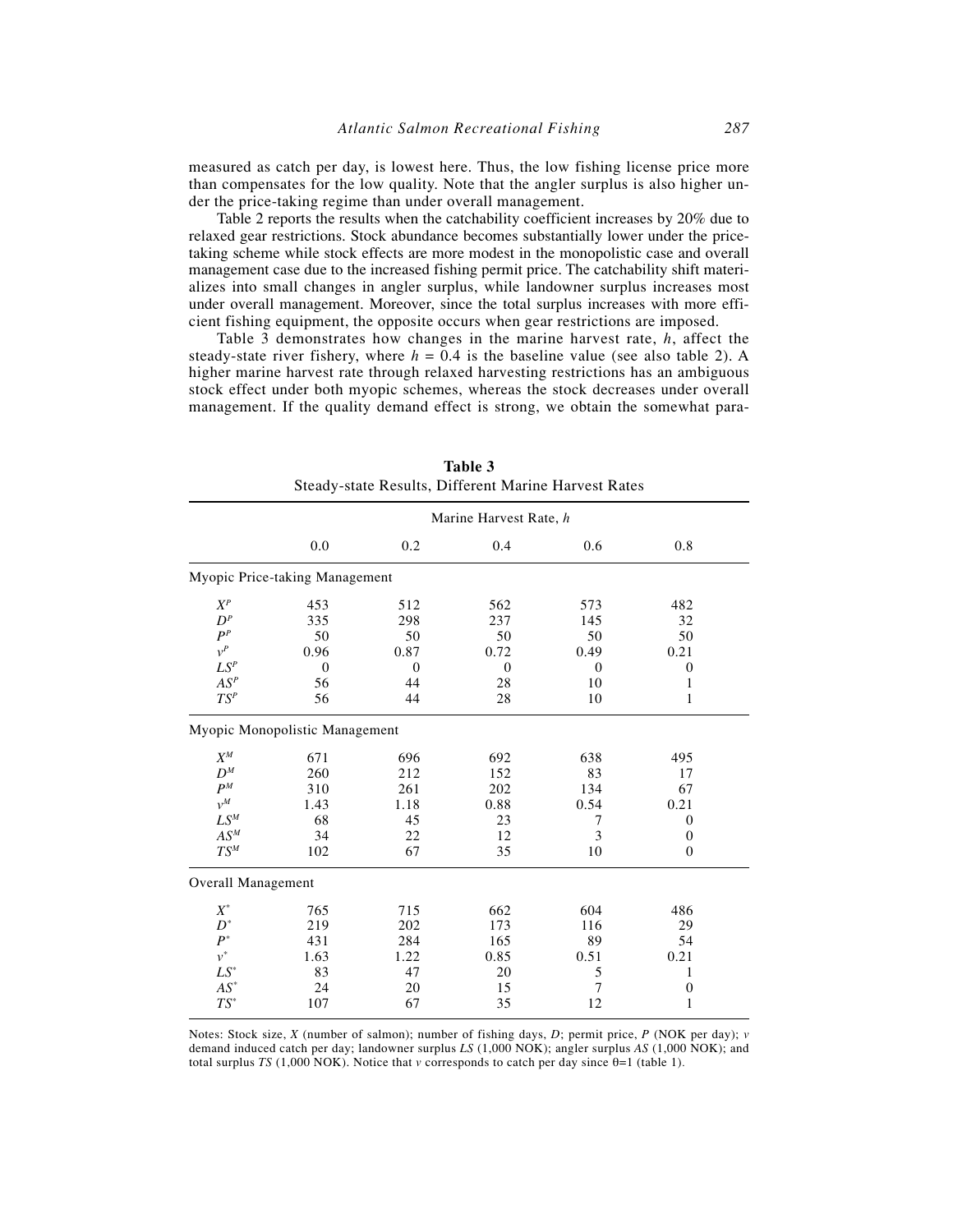doxical result that a higher marine harvesting pressure goes hand in hand with more fish (see Price-Taking Landowner). Note that this is the exact opposite stock effect of that obtained by relaxing the gear restrictions in the recreational fishery under the myopic schemes (see discussion above). Under overall management, on the other hand, a higher *h* translates consistently into a smaller stock because the stock shadow price, from a river management point of view, depends on the fish biomass entering the river. Hence, when the marine harvest rate increases, the shadow price decreases. A higher *h* generally reduces the surplus.

# *Dynamics*

As mentioned in the introduction, one of the questions we want to reveal is whether type of management regime can explain any dynamic differences among different rivers; *e.g.*, if small rivers exhibit more stock fluctuations because they are more likely to be managed in line with a price-taking scheme. For the given specific functional forms, the first-order myopic profit maximum conditions yield linear relationships between the number of fishing days and the stock. We have  $D_t = D^P$  $(X_t) = (1/\beta)[\alpha v_t - c]$  in the price-taking case and  $D_t = D^M(X_t) = (1/2\beta)[\alpha v_t - c]$  in the monopolistic case. Therefore, these equations, combined with the population growth function (1), or  $X_{t+1} = F(X_t, D_t)$  and the stock-recruitment function (11), yield the first-order non-linear difference stock equations under the myopic schemes to be studied here.

Figures 3a and b demonstrate the dynamics for the baseline parameterization of these myopic schemes, while figure 3c shows the overall management solution. The initial stock size is assumed to be quite modest  $(X_0 = 50)$ , so these transitional growth paths demonstrate recovery from a previous situation involving serious overfishing, or possible deceases.<sup>15</sup> The steady states are reached rapidly, with negligible overshooting, and the dynamics are quite similar under all three management scenarios. The same dynamic pattern is found when starting out with other initial values; *e.g.*, with an initial stock that is very high. Hence, the dynamics is of the ergodic type, leading to the unique steady states. Based on the examination of different initial values, the overall management solution does not seem to be substantially different from the *MRAP* (see The Overall River Management Solution). As mentioned, the basic stabilizing factor when the stock is low is the quality factor in demand; that is, a low stock is accompanied by a modest demand and the stock rebuilds smoothly. In the same manner, the quality factor is also stabilizing when the stock is high, as a high stock is accompanied by a high demand that ultimately drives the stock down.<sup>16</sup>

Although the steady states under myopic management seem to be quite stable given the baseline parameter values, other ecological and economic conditions may produce instability. We find that relaxing the gear restrictions and thereby increasing the recreational fishery catchability coefficient, *q*, may induce all types of dynamics. For example, the dynamics will exhibit a two-point cycle pattern (see Conrad and Clark 1995) if *q* increases by 35% (see figure 4a). Furthermore, if *q* increases by

<sup>15</sup> Outbreaks of *Gyrodactylus salaris*, *Furunculosis*, or sea lice infections are examples of such incidences (NOU 1999).

<sup>&</sup>lt;sup>16</sup> One interesting expansion of the model would be to include congestion demand effects. The resulting dynamic outcome is potentially ambiguous. On the one hand, the demand effect of a stock change will be reduced, possibly leading to larger stock fluctuations. On the other hand, *ceteris paribus*, the possibility of demand driven stock changes will occur is reduced since demand is more stable with congestion effects present.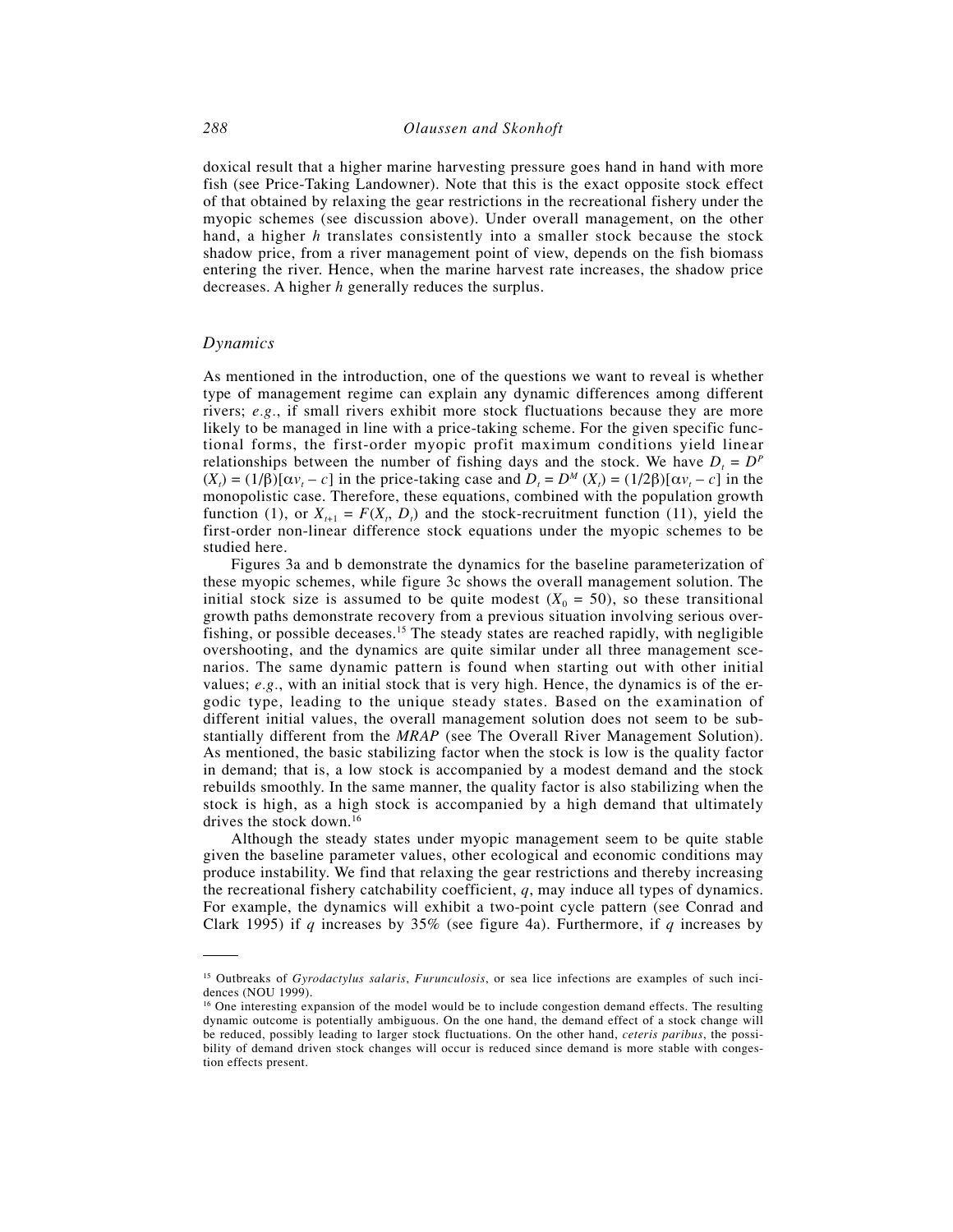

**Figure 3.** Dynamic Paths

Notes: Baseline parameter values. Stock size,  $X_i$ , in number of salmon; effort,  $D_i$ , in number of fishing days.

50%, the dynamics will be of the chaotic type. Such shifts will not produce cycles in the monopolistic case, but will result in an initial overshooting (not shown). To what extent these sensitivity results are realistic is an open question. To our knowledge, there exist no such increases in efficiency that can provide empirical evidence of such dramatic occurrences. In addition, as congestion effects are neglected in our model, the dynamic responses may be both more and less dramatic as discussed above.<sup>17</sup>

We have also studied the dynamics when the marine harvesting pressure changes. Under myopic price-taking behaviour by landowners, it turns out that lower marine harvest activity may produce instability. If gear restrictions reduce the marine harvest pressure from the baseline level of 0.4 to 0.2, the stock exhibits damped oscillations (figure 4b). If *h* shifts further down to just 0.1, the dynamics will be of the two-point cycle type. An even further reduction to zero, interpreted as a marine harvesting ban, leads to a chaotic pattern. Thus, the initial value of the stock is crucial for the dynamics. The reason why low marine harvest rates work in

<sup>&</sup>lt;sup>17</sup> Note also that the dynamic presented here is contingent upon the linear relationship between fishing days and harvest as discussed above. Hence, a modification of the linearity may reduce the effect of gear restrictions.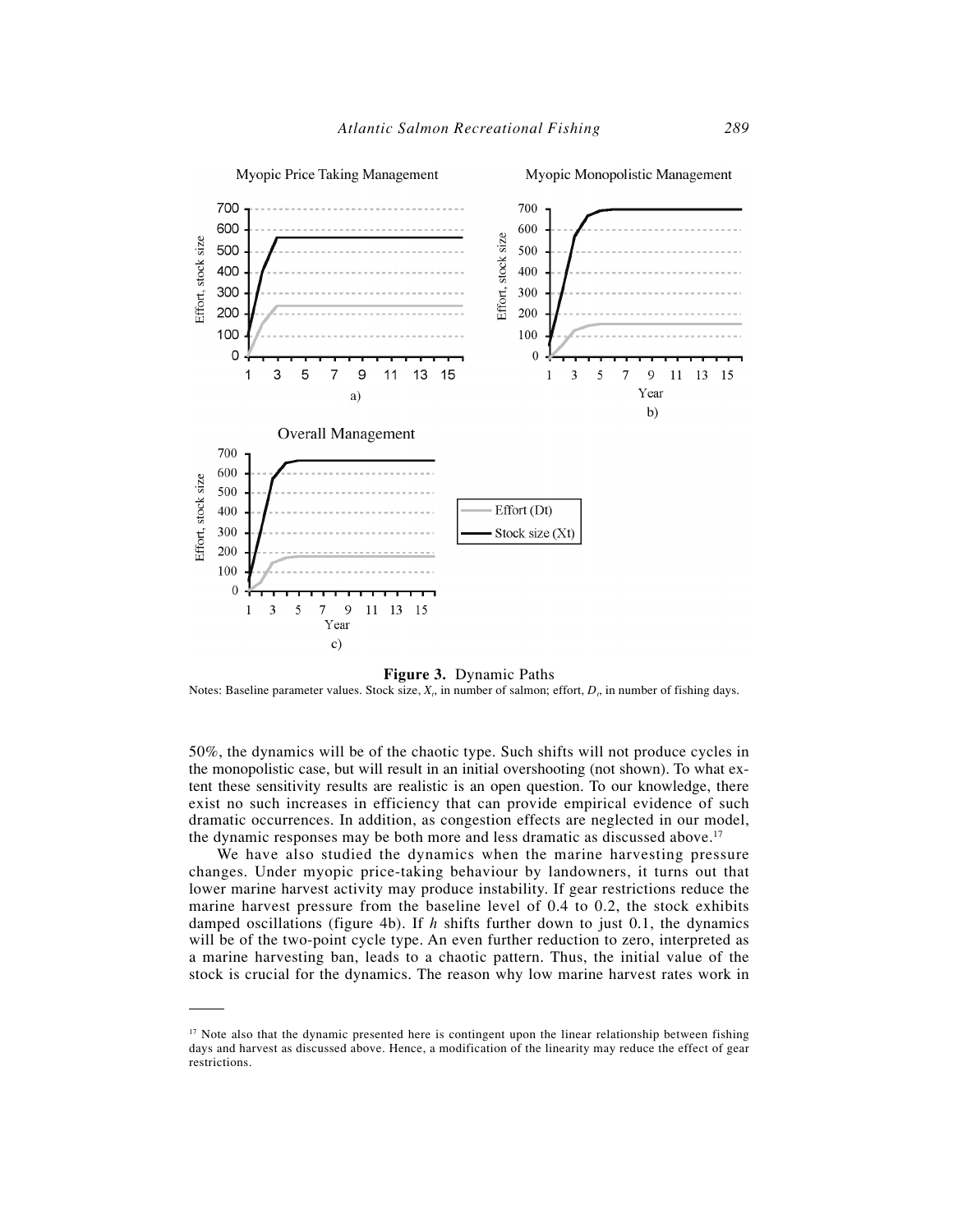

**Figure 4.** Dynamic Paths, Sensitivity

Notes: The catchability coefficient, *q,* is increased by 35% in figure a). In figure b) is the marine harvest rate, *h*, decreased from 0.4 to 0.2. Stock size,  $X_i$ , in number of salmon; effort in number of fishing days,  $D_i$ .

the direction of instability is that as the marine harvest rate decreases, more salmon enter the river and produce an upward shift in the market demand function through the quality effect. Hence, at least in the initial stage, the effect is an upward shift in demand due to an increased willingness to pay.

# **Concluding Remarks**

Models are only approximations of how we conceive reality, and they are only as good as the assumptions they are based on. This article examines two myopic management regimes in a recreational river fishery and contrasts these with the overall river management solution. The myopic assumption may seem extreme, but, on the other hand, accepting that landowner management schemes may be more shortsighted than the overall planner's solution is relatively straightforward. The potential effects of this difference are highlighted by our model, although it should be recognised that the real-life situation may be somewhere between these extremes. The management schemes are evaluated in terms of profitability, angler surplus, effort use, license price, and stock size. The marine harvesting activity is exogenous throughout the analysis. Both the steady states and dynamic paths are examined. It is generally unclear how the various harvesting schemes distribute total surplus between anglers and landowners. This hinges critically on the uncertain stock and effort effects under the different management scenarios.

It has traditionally been argued that the recreational fishery is of minor importance to the wild Atlantic salmon stock abundance because the escapement needed to ensure recruitment is quite low (see introduction). Thus, NASCO (2004) regards low marine survival as the crucial factor determining the decreasing wild stock. We offer an alternative explanation, as we have shown that even with a constant marine survival, large stock variations and fluctuations may be due to type of river management. Moreover, we demonstrate that an increased marine harvesting activity may, in fact, be stock conserving under myopic management.

The analysis indicates some policy and regulation implications. First, measures taken to reduce the marine harvesting activity may produce unclear stock effects as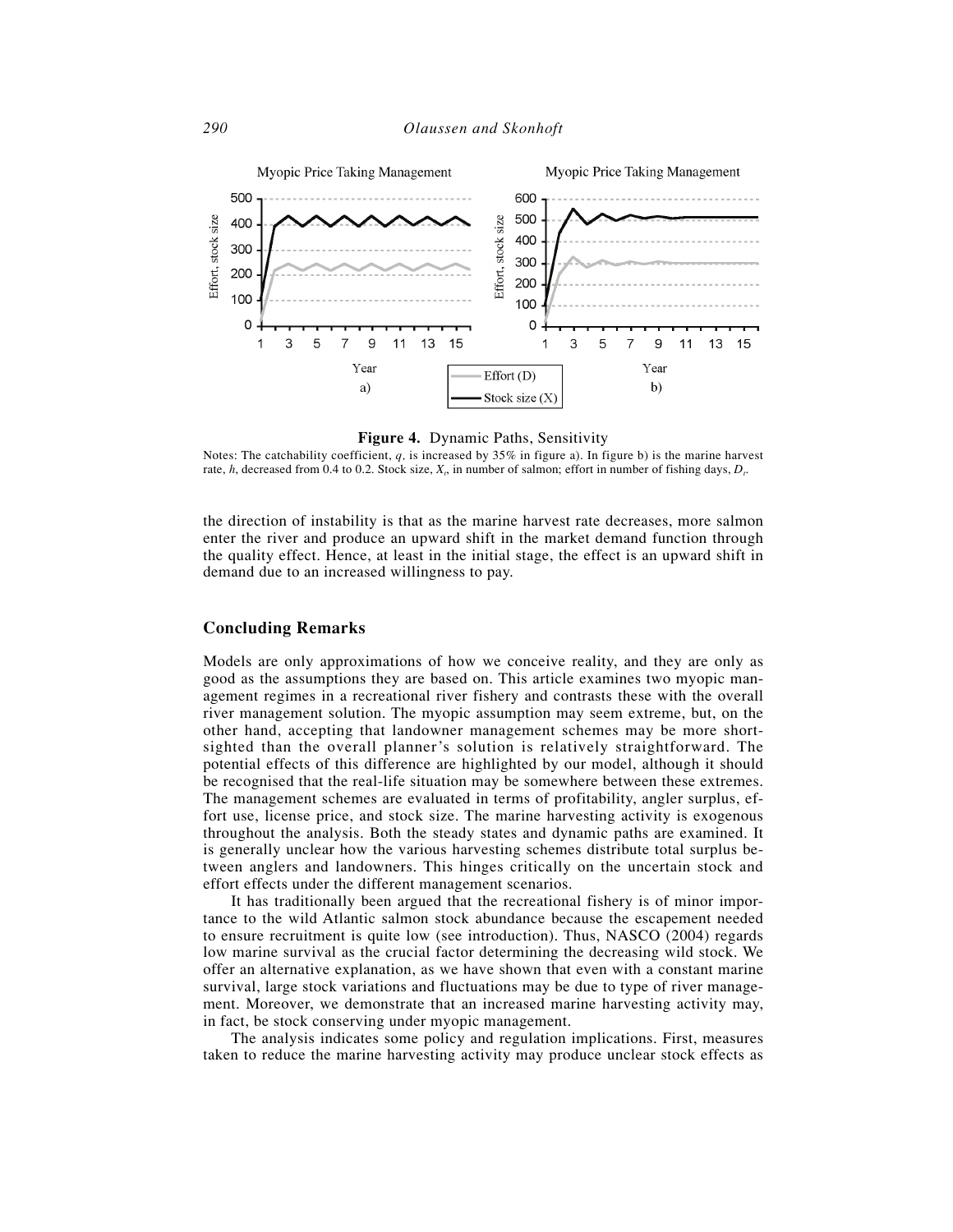well as large stock fluctuations. The crucial factor here is how strong the demand quality effect is. As seen, this hinges critically on the type of management scheme in the river. In the myopic case, we find that a reduced marine harvest rate may go hand in hand with a reduced stock. Imposing gear restrictions in the river generally increases the stock and decreases total surplus, but this may also lead to reduced stock fluctuations over time. Thus, imposing gear restrictions in the recreational fishery may have the exact opposite stock effects of imposing restrictions on the marine harvest, both with respect to the sign of the effect and dynamic properties. One additional straightforward measure to reduce fluctuations under price-taking myopic management is to impose a tax equal to the shadow price of the stock. This would ensure stock and effort levels equivalent to those under overall management.

## **References**

- Anderson, L.G. 1980a. An Economic Analysis of Joint Recreational and Commercial Fisheries. *Allocation of Fishery Resources, Proceedings of the Technical Consultations, Vichy, France,* 1*98*0, J. H. Grover, ed., pp. 16–26. Rome: FAO.
- \_. 1980b. Estimating the Benefits of Recreation under Conditions of Congestion: Comments and Extension. *Journal of Environmental Economics and Management* 7:401–06.
- \_. 1983. The Demand Curve for Recreational Fishing With an Application to Stock Enhancement Activities. *Land Economics* 59(3):279–87.
- \_. 1993. Toward a Complete Economic Theory of the Utilization and Management of Recreational Fisheries. *Journal of Environmental Economics and Management* 24:272–95.
- Arrenguín-Sánchez, F. 1996. Catchability: A Key Parameter for Fish Stock Assessment. *Rewievs in Fish Biology and Fisheries* 6:221–42.
- Birkelund, H., K. Lein, and Ø. Aas. 2000. Prosjekt: Elvebeskatning av Laksefisket, Sammenheng Mellom Regulering, Beskatning og Verdiskapning av Fisket: Dokumentasjon av Informasjonsinnhenting. *ØF-Rapport no.* 03/2000.
- Bishop, R.C., and K.C. Samples. 1980. Sport and Commercial Fishing Conflicts. A Theoretical Analysis. *Journal of Environmental Economics and Management* 7:220–33.
- Brander, J.A., and M.S. Taylor. 1998. The Simple Economics of Easter Island: A Ricardo-Malthus Model of Renewable Resource Use. *The American Economic Review* 88(1):119–38.
- Bromley, D. 1991. *Environment and Ecology.* Cambridge: Blackwell.
- Charles, C., and W.J. Reed. 1985. A Bioeconomic Analysis of Sequential Fisheries: Competition, Coexistence, and Optimal Harvest Allocation between Inshore and Offshore Fleets. *Canadian Journal of Fisheries and Aquatic Science* 42:952–62.
- Conrad, J.M., and C.W. Clark. 1995. *Natural Resource Economics. Notes and Problems*. Cambridge: Cambridge University Press.
- Cook, B.A., and R.L. McGaw. 1996. Sport and Commercial Fishing Allocations for the Atlantic Salmon Fisheries of the Miramichi River. *Canadian Journal of Agricultural Economics* 44:165–71.
- Cox, S., and C. Walters. 2002. Maintaining Quality in Recreational Fisheries: How Success Breeds Failure in Management of Open-access Sport Fisheries. *Recreational Fisheries: Ecological, Economic and Social Evaluation*, T.J. Pitcher and C.E. Hollingworth, eds. Oxford, UK: Blackwell Science.
- Fiske, P., and Ø. Aas. Eds. 2001. Laksefiskeboka. Om Sammenhenger Mellom Beskatning, Fiske og Verdiskaping ved Elvefiske Etter Laks, Sjøaure og Sjørøye*. NINA Temahefte* 20:1–100.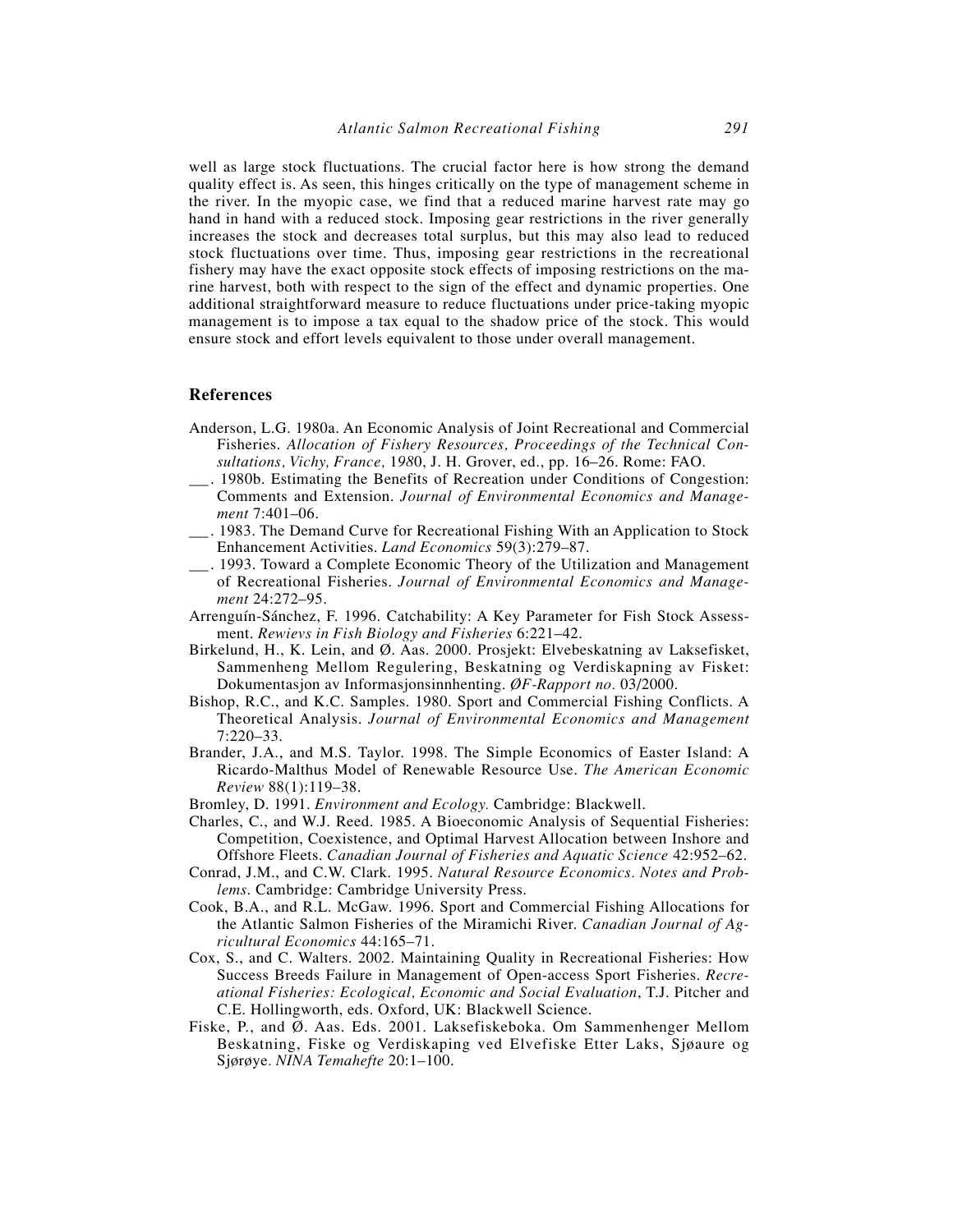Gandolfo, G. 1996. *Economic Dynamics*. Berlin: Springer.

- Green, G., C.B. Moss, and T. Spreen. 1997. Demand for Recreational Fishing in Tampa Bay, Florida: A Random Utility Approach. *Marine Resource Economics* 12(4):293–305.
- Hanley, N., J. Shogren, and B. White. 1997. *Environmental Economics*. London: Macmillan Press.
- Hansen, L.P., B. Jonsson, and N. Jonsson. 1996. Overvåkning av Laks fra Imsa og Drammenselva. *NINA oppdragsmelding* 401:1–28.
- Homans, F.R., and J.A. Ruliffson. 1999. The Effects of Minimum Size Limits on Recreational Fishing. *Marine Resource Economics* 14(1):1–14.
- King, M. 1995: *Fisheries Biology, Assessment and Management.* Oxford, UK: Blackwell Science Ltd.
- Laukkanen, M. 2001. A Bioeconomic Analysis of the Northern Baltic Salmon Fishery: Coexistence versus Exclusion of Competing Sequential Fisheries. *Environmental and Resource Economics* 18:293–315.
- Layman, R.C., J.R. Boyce, and K.R. Criddle. 1996. Economic Valuation of the Chinook Salmon Sport Fishery of the Gulkana River, Alaska, under Current and Alternative Management Plans. *Land Economics* 72(1):113–28.
- Lee, S.-T. 1996. *The Economics of Recreational Fishing*. PhD dissertation, University of Washington.
- May, R.M. 1976. Simple Mathematical Models with Very Complicated Dynamics. *Nature* 261:459–67.
- McConnell, K.E., and J.G. Sutinen. 1979. Bioeconomic Models of Marine Recreational Fishing. *Journal of Environmental Economics and Management* 6:127–39.
- McKelvey, R. 1997. Game-theoretic Insights into the International Management of Fisheries. *Natural Resource Modeling* 10(2):129–71.
- Mills, D. 1989. *Ecology and Management of Atlantic Salmon*. New York, NY: Chapman and Hall.
- \_. 2000. *The Ocean Life of Atlantic Salmon. Environmental and Biological Factors Influencing Survival.* New York, NY: Chapman and Hall.
- Munro, G., and A. Scott. 1985**.** The Economics of Fishery Management. *Handbook of Natural Resource and Energy Economics*, vol. II, A.V. Kneese and J.L. Sweeney, eds. Amsterdam: Elsevier Science.
- Murphy, E.A., and K. Stephenson. 1999. Inland Recreational Fishing Rights in Virginia: Implications of the Virginia Supreme Court Case Kraft V. Burr. Virginia Water Resource Research Center. *Special Report SR13-1999.*
- NASCO. 2004. Report on the Activities of the North Atlantic Salmon Conservation Organization 2002–2003. www.nasco.int
- NOU. 1999. Til Laks åt Alle kan Ingen Gjera? *Norges Offentlige Utredninger*. *NOU* 1999:9.
- Provencher, B., and R.C. Bishop. 1997. An Estimable Dynamic Model of Recreational Behaviour with an Application to Great Lakes Angling. *Journal of Environmental Economics and Management* 33:107–27*.*
- Rosenman, R. 1991. Impacts of Recreational Fishing on the Commercial Sector: An Empirical Analysis of Atlantic Mackerel. *Natural Resource Modeling* 5(2):239–57.
- Schuhmann, P.W. 1998. Modeling Dynamics of Fishery Harvest Reallocations: An Analysis of the North Carolina Red Drum Fishery. *Natural Resource Modeling* 11(3):241–71.
- Shepherd, J.G. 1982. A Versatile New Stock-Recruitment Relationship for Fisheries, and the Construction of Sustainable Yield Curves. *Journal du Conseil, Conseil Internationale pour L'Exploration de la Mer* 40(1):67–75.